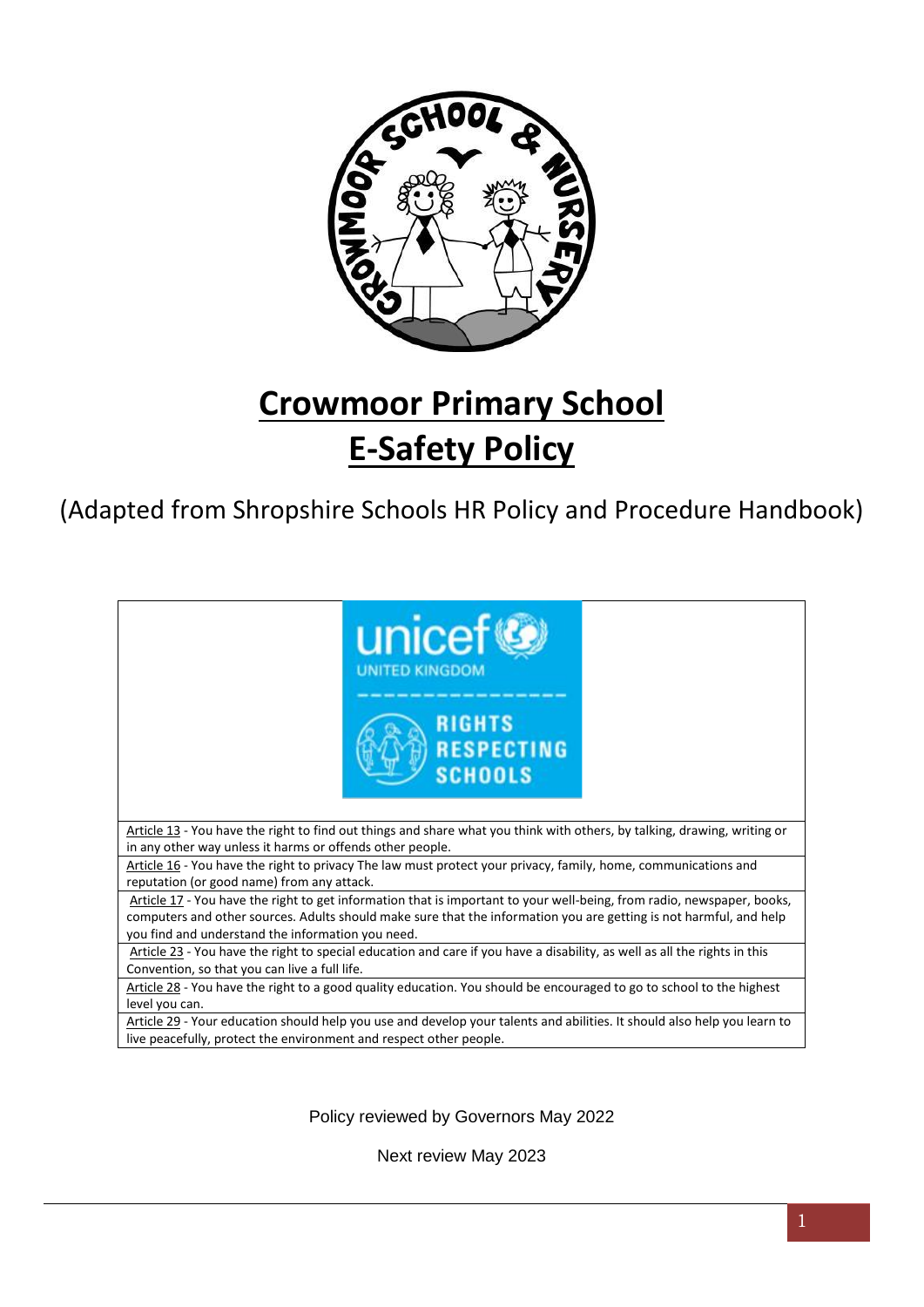# **CONTENTS**

| $\mathbf 1$ . | <b>Introduction</b>                                                                                                                                                            | Page 4  |
|---------------|--------------------------------------------------------------------------------------------------------------------------------------------------------------------------------|---------|
| 2.            | <b>Scope</b>                                                                                                                                                                   | Page 5  |
| 3.            | <b>The Prevent Duty</b>                                                                                                                                                        | Page 5  |
| 4.            | <b>Governing Legislation</b>                                                                                                                                                   | Page 6  |
| 5.            | <b>Roles &amp; Responsibilities</b>                                                                                                                                            | Page 7  |
| 6.            | <b>Definitions: Devices &amp; Technology</b>                                                                                                                                   | Page 7  |
| 7.            | <b>School staff, Governors and Volunteers</b><br>• Acceptable Use Policy (AUP) for Staff<br>• Acceptable Use of Devices and Technologies: Staff<br>• Staff breaches of the AUP | Page 8  |
| 8.            | <b>Students</b>                                                                                                                                                                | Page 9  |
|               | • Acceptable Use Policy (AUP) for Students<br>• Acceptable Use of Devices and Technologies: Students<br>• Student breaches of the AUP                                          |         |
| 9.            | Using non-School Equipment - 'Bring Your Own<br>Device/Bring Your Own Technology' (BYOD/BYOT)                                                                                  | Page 9  |
| 10.           | <b>Security and passwords</b>                                                                                                                                                  | Page 9  |
| 11.           | Data storage                                                                                                                                                                   | Page 10 |
| 12.           | Mobile phones, cameras and other devices                                                                                                                                       | Page 9  |
| 13.           | <b>Social Media &amp; Networking</b>                                                                                                                                           | Page 10 |
| 14.           | <b>Cyber bullying</b>                                                                                                                                                          | Page 10 |
| 15.           | <b>Staff Reporting of E-safety Incidents and Concerns</b>                                                                                                                      | Page 10 |
| 16.           | <b>Staff training and updates</b>                                                                                                                                              | Page 11 |
| 17.           | <b>Communicating the e-Safety Policy</b>                                                                                                                                       | Page 11 |
| 18.           | <b>Shropshire Safeguarding Contact details</b>                                                                                                                                 | Page 11 |
| 19.           | <b>Monitor &amp; Review</b>                                                                                                                                                    | Page 11 |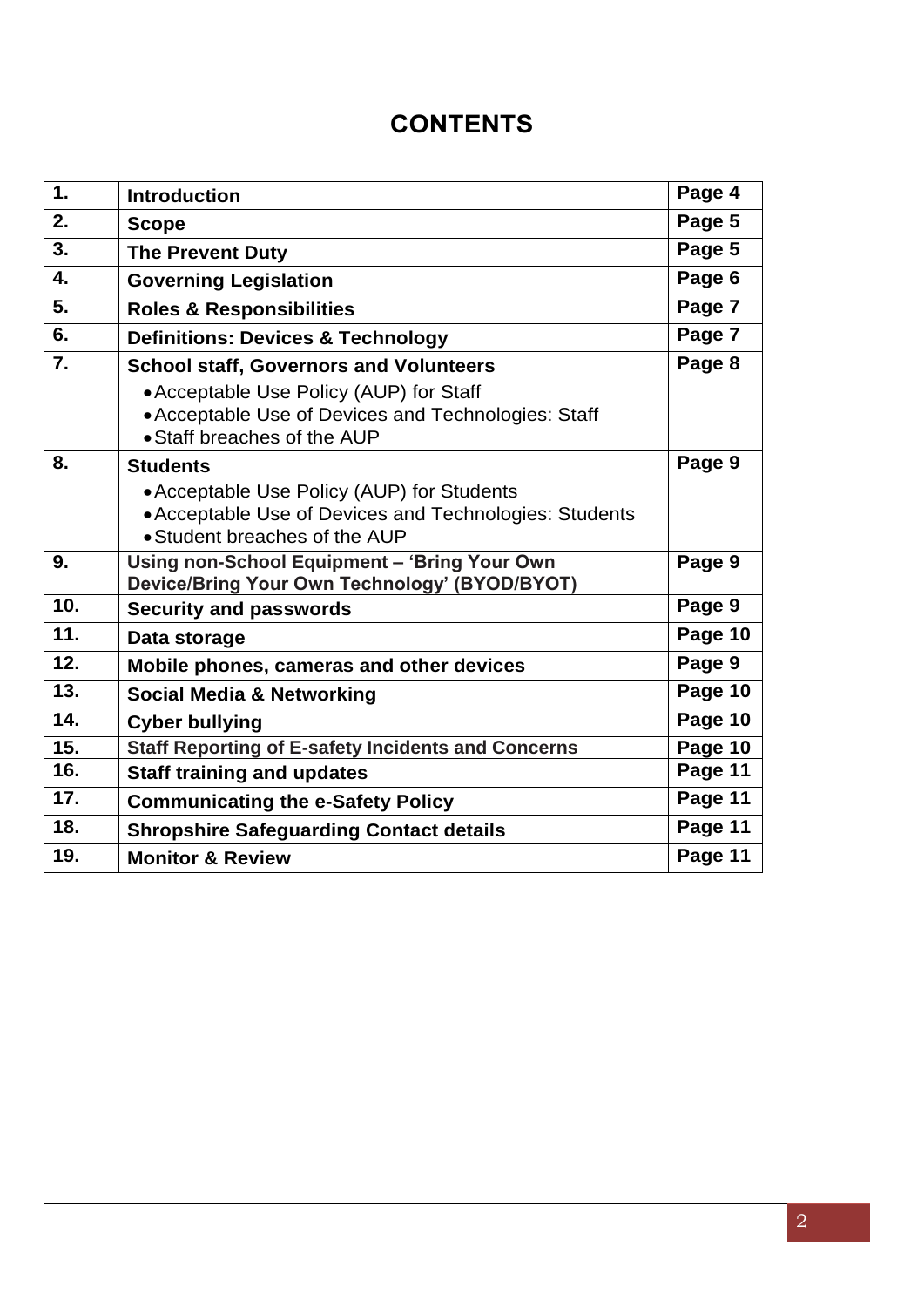# **Appendices**

|              | <b>Title</b>                                                          |         |
|--------------|-----------------------------------------------------------------------|---------|
| A            | <b>AUP for staff</b>                                                  | Page 12 |
| B            | <b>AUP for students</b>                                               | Page 14 |
| $\mathbf C$  | AUP for students - parent copy                                        | Page 15 |
| F.           | E-safety Roles & Responsibilities: List of duties                     | Page 16 |
| G            | Legislation - Overview of relevant legislation governing e-Safety     | Page 19 |
| H            | <b>E-Safety Incident Reporting Log</b>                                | Page 23 |
| $\mathbf{I}$ | <b>Examples of potential E-safety concerns (Students)</b>             | Page 24 |
| J            | How to Manage Student Breaches of the Acceptable Use<br><b>Policy</b> | Page 26 |
| K            | Recording and Responding to incidents of misuse - flow chart          | Page 28 |
| L            | Cyberbullying: further advice and guidance                            | Page 29 |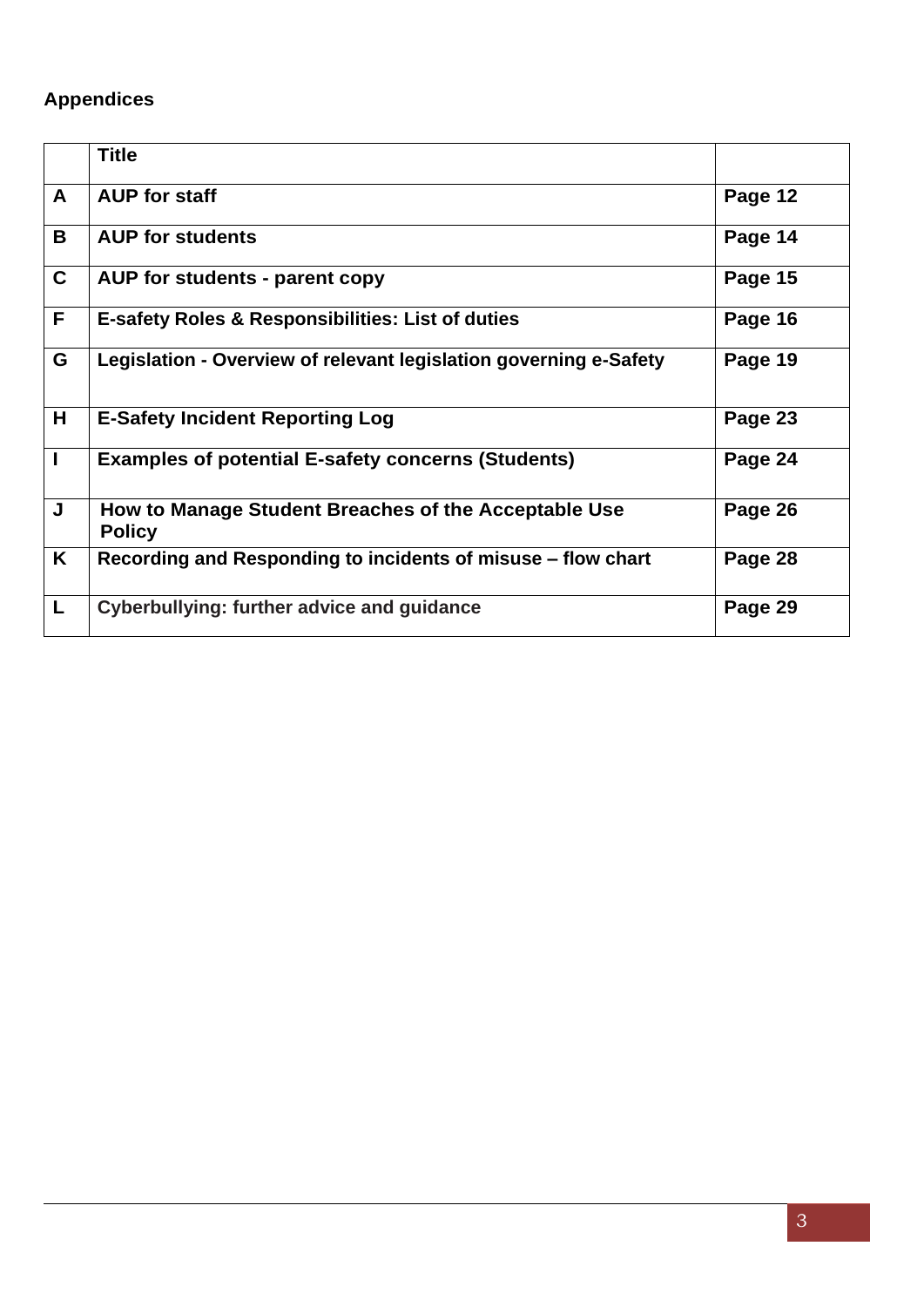# **E-Safety Policy**

# **1. Introduction**

This policy has been written by colleagues from Human Resources (HR), the Education Improvement Service (EIS) and Shropshire Safeguarding Children Board (SSCB). It has been created to support school leaders in addressing whole-school issues in the use and application of new and emerging technologies across the school community. Shared ownership of this policy ensures both consistency of approach, and efficiency in relation to its ongoing review, update and/or revision to content.

E-safety is often defined as the safe and responsible use of technology. This includes the use of the internet and also other means of communication using electronic media (e.g. text messages, email, gaming devices etc.).

E-safety is not just about technology, it is also about people and their actions.

Technology provides unprecedented access to new educational opportunities; online collaboration, learning and communication. At the same time, it can provide the potential for staff and students to access material they shouldn't, or be treated by others inappropriately.

E-safety is part of the wider duty of care of all those who work in schools: equipping children and young people to stay safe online, both in school and outside, is integral to a school's Computing curriculum. It may also be embedded in Personal Social and Health Education (PSHE) and Sex and Relationship Education (SRE) and include how students should report incidents (e.g. The Child Exploitation and Online Protection (CEOP) button, via a trusted adult, Childline etc)

General advice and resources for schools on internet safety are available at: <https://www.saferinternet.org.uk/>

In association with the appropriate Acceptable Use Policy Agreement (AUP), this policy forms part of the school's commitment to educate and protect all users when accessing digital technologies, both within and outside school. It should be read in conjunction with other relevant policies, such as the Child Protection/ Safeguarding, Behaviour and Anti-Bullying policies.

In England, schools are subject to an increased level of scrutiny of their online safety practices by Ofsted Inspectors during inspections. Since 2015 there have been additional duties under the Counter Terrorism and Security Act 2015, known as the 'Prevent duty', which require schools to ensure that children are safe from terrorist and extremist material on the internet, to prevent people from being drawn into terrorism.

Ofsted judges as 'outstanding', schools where '*students have an excellent understanding of how to stay safe online and of the dangers of inappropriate use of mobile technology and social networking sites'*.

(*Source: Ofsted School Inspection Handbook - October 2017)*

This policy will be reviewed annually and/or more frequently in line with new developments in the use of the technologies, new threats to online safety or the level and/or nature of incidents reported.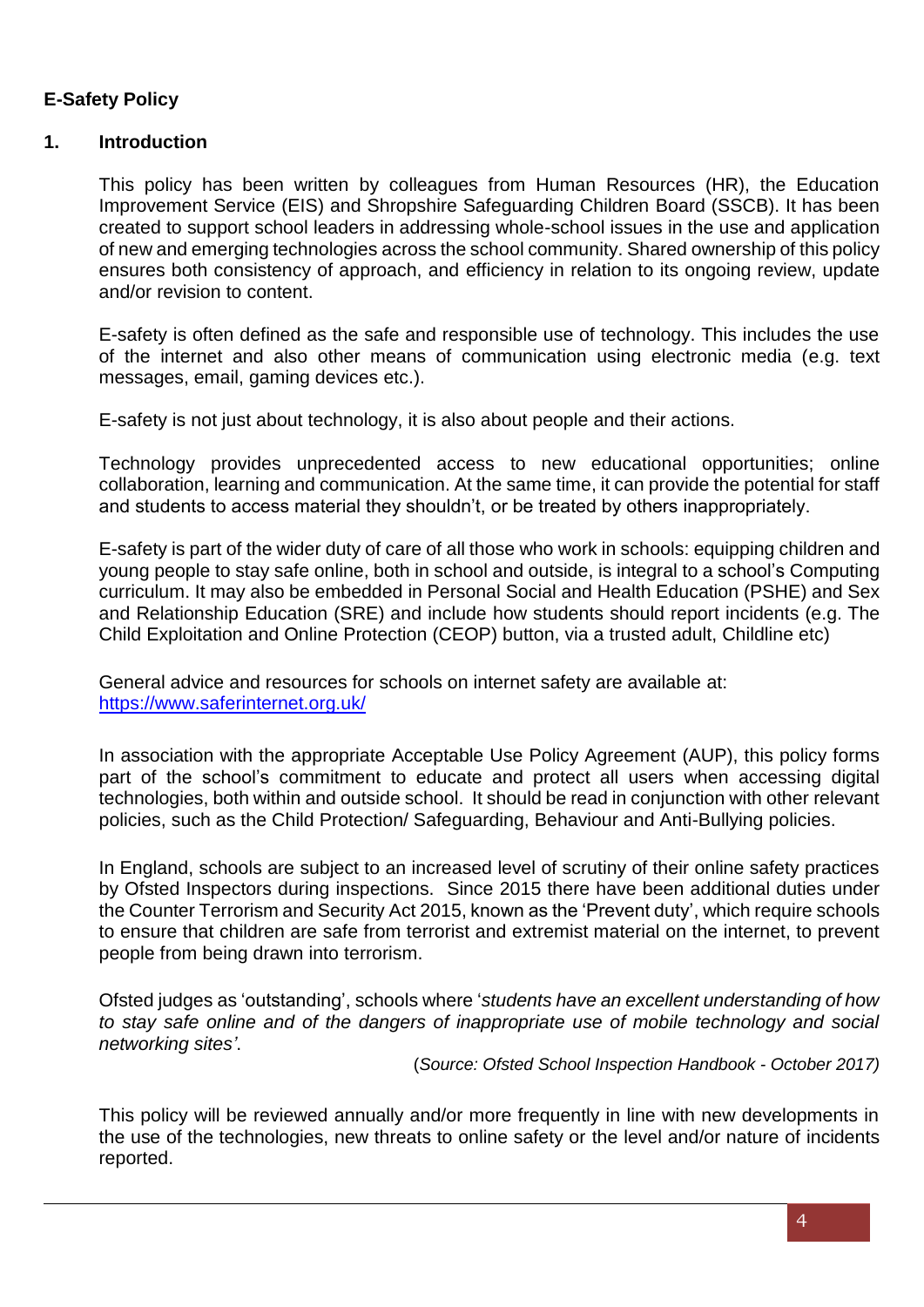# **2. Scope**

This policy applies to all members of the school community, including staff, governors, students, volunteers, parents, carers, visitors {and community users/hirers}. This includes anyone who uses and/or has access to, personal devices and technologies whilst on school site and those who have access to, and are users of, school devices and technologies, both in and outside of the school.

The Education and Inspections Act 2006 empowers Headteachers to such extent as is reasonable, to regulate the behaviour of students when they are off the school site, and empowers members of staff to impose disciplinary penalties for inappropriate behaviour. This is pertinent to incidents of cyber-bullying or other online safety incidents covered by this policy, which may take place outside of the school but is linked to membership of the school.

The school will, where it becomes known, inform parents/carers of any such incidents of inappropriate online behaviour that takes place out of school.

The 2011 Education Act increased these powers with regard to the searching for electronic devices and the examination of any files or data (even where deleted), on such devices. In the case of both acts, action will be taken in line with the school's published Disciplinary Procedure and/or Behaviour Policy.

The school will keep a record of all staff and students who are granted Internet access. The record will be kept up-to-date and reflect changes or amendments such as a member of staff who has left the school or a student whose access has been withdrawn.

# **3. The Prevent Duty**

As organisations seek to influence young people through the use of social media and the internet, schools and childcare providers need to be aware of the increased risk of online radicalisation and the risks posed by the online activity of extremist and terrorist groups.

The Prevent duty is the duty under the Counter-Terrorism and Security Act 2015 on specified authorities (schools and childcare providers), in the exercise of their functions, to have due regard for the need to prevent people from being drawn into terrorism. The statutory guidance makes clear the need for schools to ensure that children are safe from terrorist and extremist material when accessing the internet in schools.

The general risks affecting children and young people may vary from area to area, and according to their age. Schools and childcare providers are required to identify risks within a given local context and identify children who may be at risk of radicalisation, and know what to do to support them.

The Prevent duty requires school monitoring and filtering systems to be fit for purpose. The school has a filtering system in place and its effectiveness is continuously monitored by the LA.

The Prevent duty means that all staff have a duty to be vigilant, and where necessary, will report concerns about internet use that includes, for example, the following: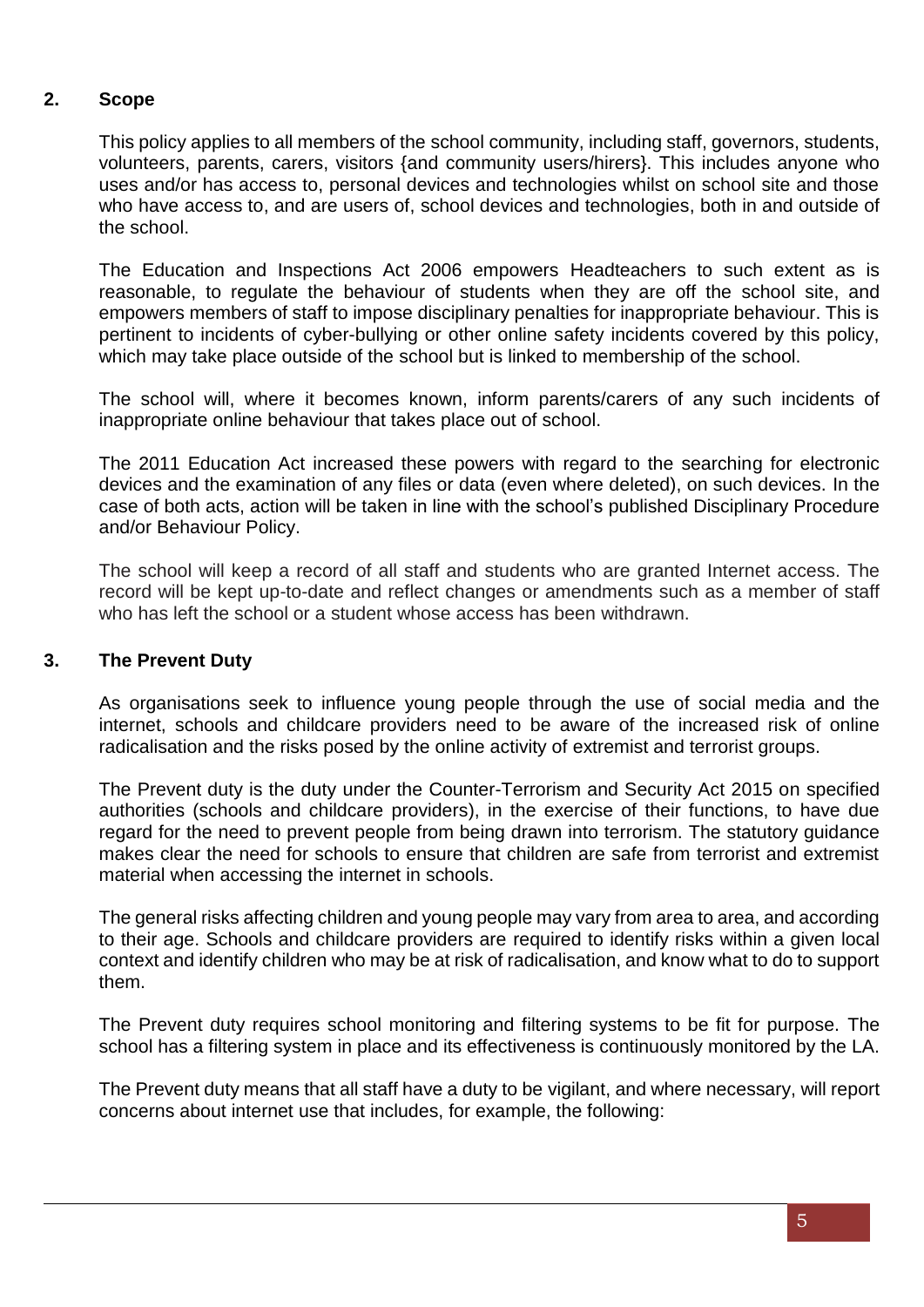- Internet searches for terms related to extremism
- Visits to extremist websites
- Use of social media to read or post extremist material
- Grooming of individuals

All staff should be aware of the following:

- 1. [DfE Prevent duty](https://www.gov.uk/government/uploads/system/uploads/attachment_data/file/439598/prevent-duty-departmental-advice-v6.pdf)
- 2. [DfE briefing note on the use of social media to encourage travel to Syria and Iraq](https://www.gov.uk/government/uploads/system/uploads/attachment_data/file/440450/How_social_media_is_used_to_encourage_travel_to_Syria_and_Iraq.pdf)
- 3. [The Channel Panel](http://course.ncalt.com/Channel_General_Awareness/01/index.html)
- 4. [Terrorism Act 2000](http://www.legislation.gov.uk/ukpga/2000/11/contents) and the disclosure of information duty where it is believed or suspected that another person has committed an offence.

Practical advice and information for [teachers,](https://www.educateagainsthate.com/teachers) [parents](https://www.educateagainsthate.com/parents) and [school leaders](https://www.educateagainsthate.com/school-leaders) on protecting children from extremism and radicalisation is available at:

<https://www.educateagainsthate.com/>

The Department for Education has dedicated a telephone helpline (020 7340 7264) to enable staff and governors to raise concerns relating to extremism directly. Concerns can also be raised by email to:

[counter.extremism@education.gsi.gov.uk](mailto:counter.extremism@education.gsi.gov.uk)

Please note that the helpline is not intended for use in emergency situations, such as a child being at immediate risk of harm or a security incident, in which case the normal emergency procedures should be followed.

# **4. Governing Legislation**

It is important to note that in general terms an action that is illegal if committed offline, is also illegal if committed online.

Computer Misuse Act 1990 Data Protection Act 1998 Freedom of Information Act 2000 Communications Act 2003 Malicious Communications Act 1988 Regulation of Investigatory Powers 2000 Copyright, Designs and Patents Act 1988 Telecommunications Act 1984 Criminal Justice & Public Order Act 1994 Racial and Religious Hatred Act 2006 Protection from Harassment Act 1997 Protection of Children Act 1978 Sexual Offences Act 2003 Public Order Act 1986 Obscene Publications Act 1959 and 1964 Human Rights Act 1998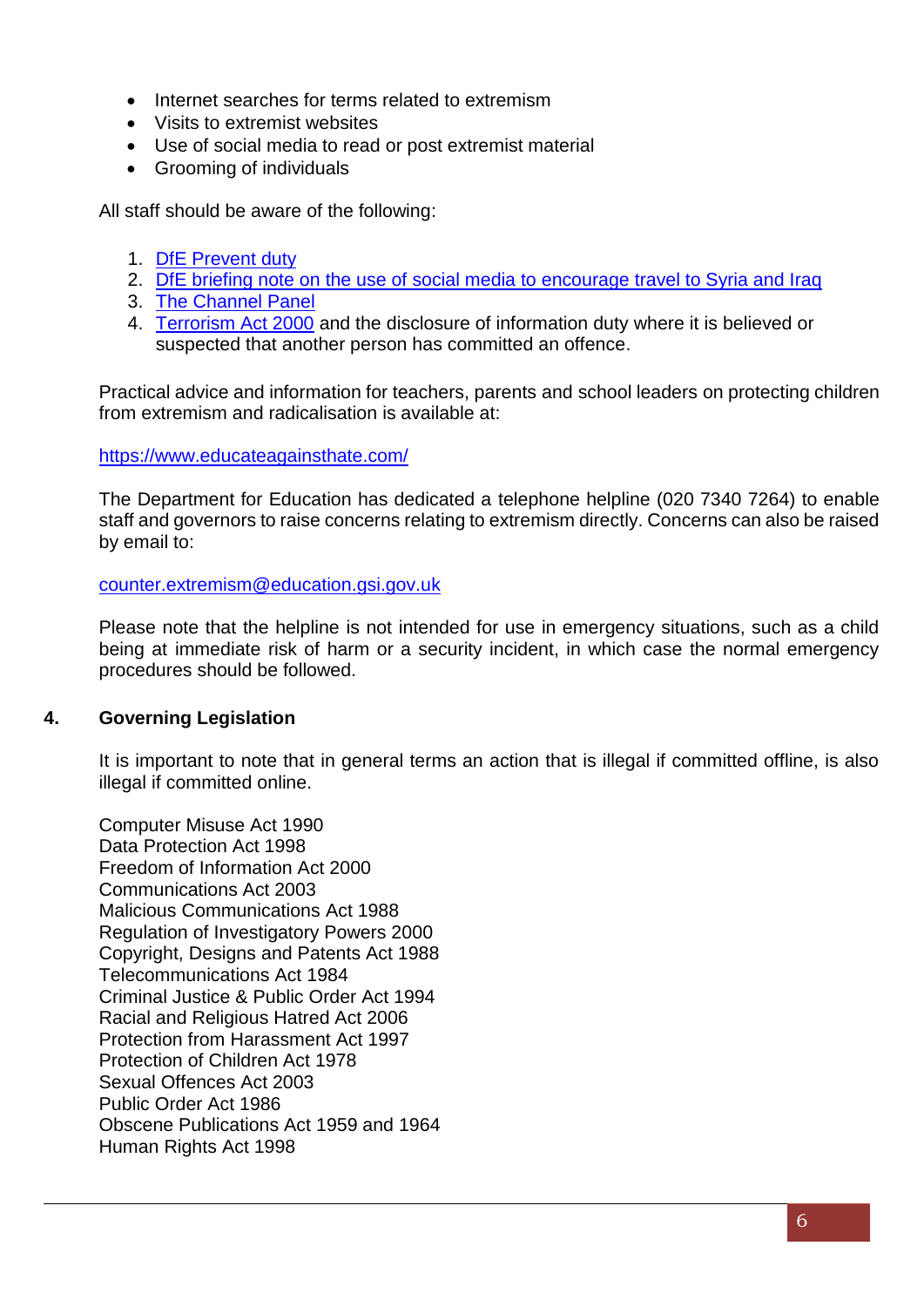The Education and Inspections Act 2006 The Education and Inspections Act 2011 The Protection of Freedoms Act 2012 The Schools Information Regulations 2012 Serious Crime Act 2015 Terrorism Act 2000

Further explanatory detail about governing legislation can be found in Appendix G.

# **5. Roles & Responsibilities**

E-safety is seen as a 'whole school' issue, with specific responsibilities delegated as follows:

| Head                                                                | Mr A J Parkhurst          |
|---------------------------------------------------------------------|---------------------------|
| <b>E-safety Coordinator</b><br>/LEAD TEACHER of<br><b>COMPUTING</b> | Ms B Jones                |
| <b>Network</b><br>Manager/Technician                                | <b>Shropshire Council</b> |

A full description of the responsibilities associated with these roles may be found in Appendix F.

# **6. Definitions: Devices & Technology**

| Device(s)       | Examples include but are not limited to:                                                                                                                                                                                                                                                           |  |  |
|-----------------|----------------------------------------------------------------------------------------------------------------------------------------------------------------------------------------------------------------------------------------------------------------------------------------------------|--|--|
|                 | • Personal computers<br>Laptops<br>Tablets<br>'Smart'/Mobile phones<br>• 'Smart' watches<br>Cameras<br>• USB sticks/flash drives                                                                                                                                                                   |  |  |
| Technology(ies) | Examples include but are not limited to:<br>Internet search engines<br>• Websites<br>• Social media platforms, e.g. Facebook, Twitter,<br>Instagram, Snapchat, WhatsApp, YouTube<br>• Real time communications e.g. texts, chat<br>rooms, email, instant messaging, Skype,<br>FaceTime, video chat |  |  |
|                 | On-line gaming, e.g. Xbox, PlayStation                                                                                                                                                                                                                                                             |  |  |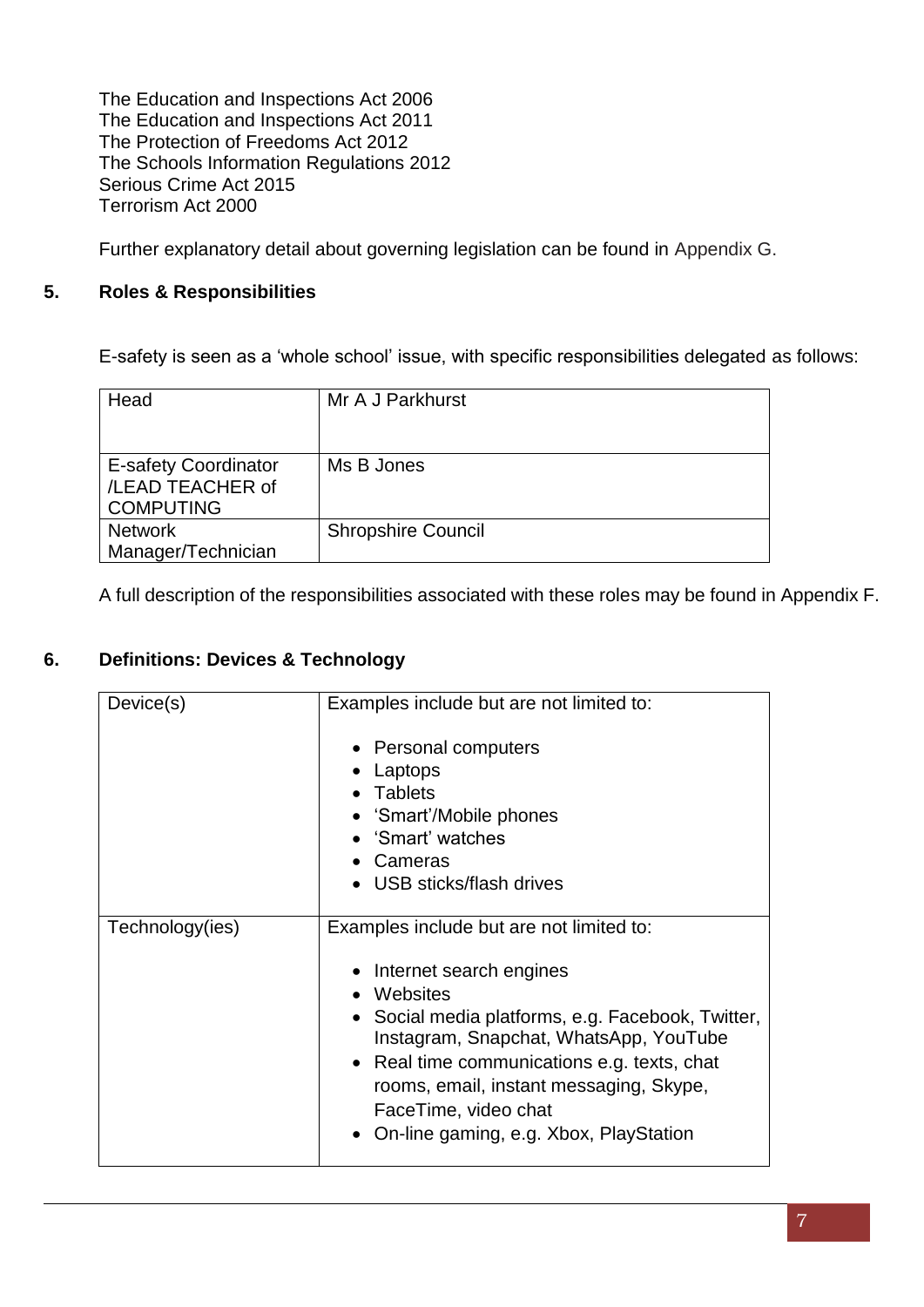# **7. School Staff, Governors and Volunteers**

# **Acceptable Use Policy Agreements**

Before being granted access to school devices and technologies, all members of the school community are required to read and sign an Acceptable Use Policy Agreement (AUP), appropriate to their role and status in school.

The AUP for staff has been created by HR. The AUP for staff may be used and/or adapted for any user, to include governors, volunteers and community users/tenants.

# **Acceptable Use Policy (AUP) for Staff**

The AUP for staff can be found in Appendix A

All staff must read and sign the 'Acceptable Use Policy Agreement for Staff' (AUP) before using any school IT resource. Differing versions of this agreement may be used to match the personal and professional roles of staff members.

A copy of the staff AUP will be issued to all new members of staff during Induction. The school will also issue the AUP to staff, periodically, in response to the nature and/or volume of reported incidents, changes in legislation and emerging trends in online behaviour.

Access to online services and school devices will not be approved until new staff have signed and returned the AUP. Access may be suspended or restricted for serving staff who do not return an AUP issued on a periodic basis.

Staff are required to accept the general principles of acceptable use of school devices and technologies each time they log in to a school device.

E-safety and the AUP are included in the statutory induction for all new staff and forms part of the contract of employment.

# **Acceptable Use of Devices and Technologies: Staff**

Any device provided by the school, to or for staff or students, is primarily intended to support the teaching and learning of students. Discretion and the highest professional standards of conduct are expected of staff using school devices for personal use.

Where remote access to the school network via a personal device is approved by the Headteacher, staff confirm their acceptance of the terms set out in the Acceptable Use Policy in relation to that device. Staff should seek clarification of any terms and conditions they do not understand.

# **Staff breaches of the AUP**

Where a staff member is found to be in breach of the Staff AUP, the matter will be dealt with in accordance with appropriate school policies such as the Disciplinary procedure, and /or with reference to external agency guidance.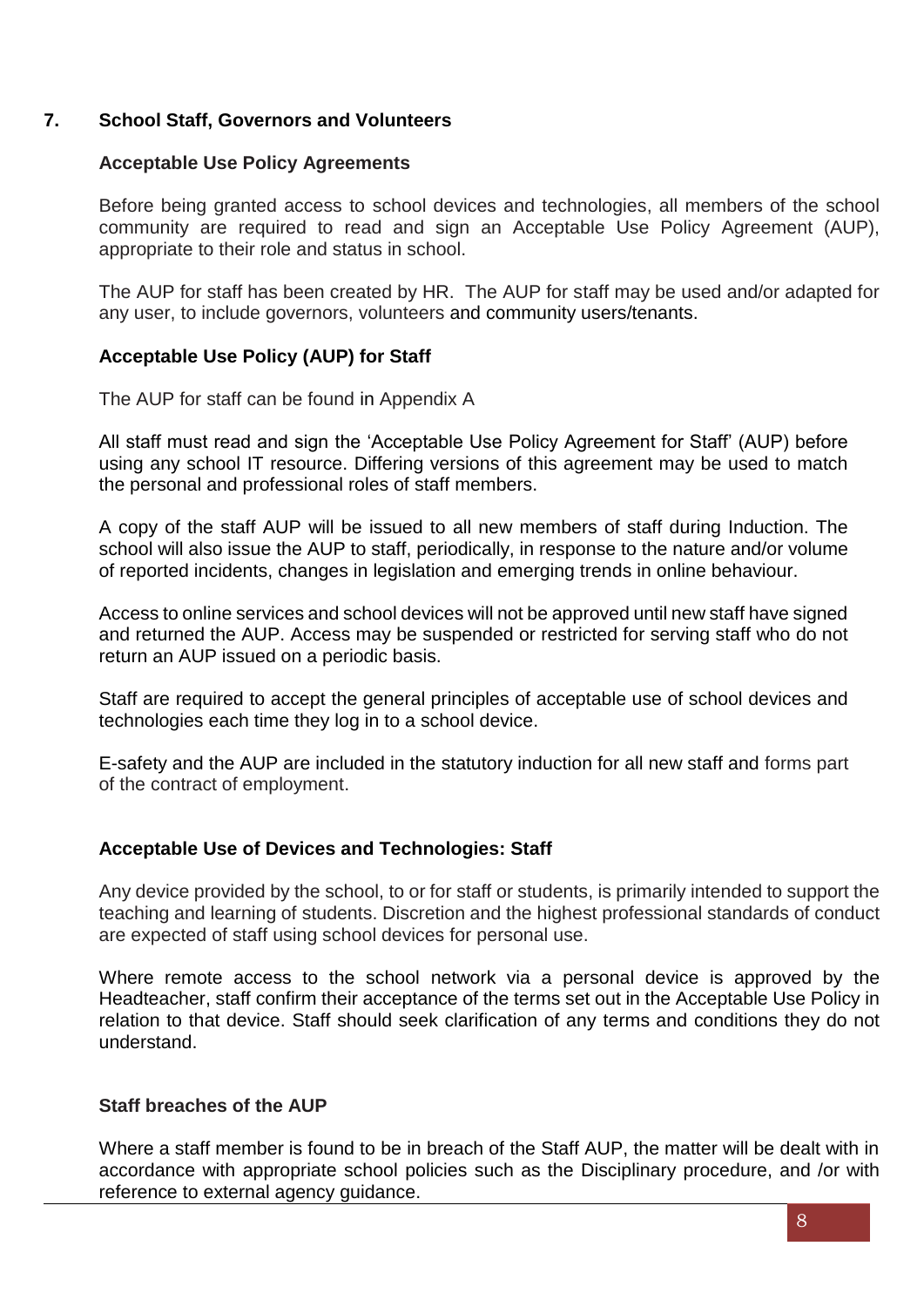# **8. Students**

# **Acceptable Use Policy (AUP) for Students (see Appendix B)**

The AUP for students is signed in school. One is sent home to parents with a note on stating that if they don't return it they are agreeing to accept it. (see Appendix C)

Copies can be requested from the Computing coordinator if necessary.

The student AUP will form part of the first lesson of Computing for each year group.

# **Acceptable Use of Devices and Technologies: Students**

Students are required to accept the general principles of acceptable use of school devices and technologies each time they log in to a school device or the school network.

# **Student breaches of the AUP**

Where a student is found to have breached the AUP, this will be dealt with in line with the appropriate school policies, such as the Behaviour policy.

Examples of scenarios which may give rise to an E-safety concern are set out in Appendix I.

Remedial action and sanctions are at the discretion of school management. Outline guidance for teaching and leadership staff is set out in Appendix J.

# **9. Using non-School Equipment – 'Bring Your Own Device/Bring Your Own Technology' (BYOD/BYOT)**

No one is allowed to do this.

#### **10. Security and passwords**

Passwords should be changed regularly and must not be shared. Staff must always 'lock' a device (e.g. a classroom PC) if they are going to leave it unattended.

NB. The picture 'mute' or picture 'freeze' option on a projector will allow an image to remain on the screen and also allow a PC to be 'locked'.

All users should be aware that the ICT system is filtered and monitored.

# **11. Data storage**

Only encrypted USB pens are to be used in school

# **12. Mobile phones, cameras and other devices**

Camera mobile phones are not permitted in school. The only staff who are allowed school phones are the Headteacher and SBM.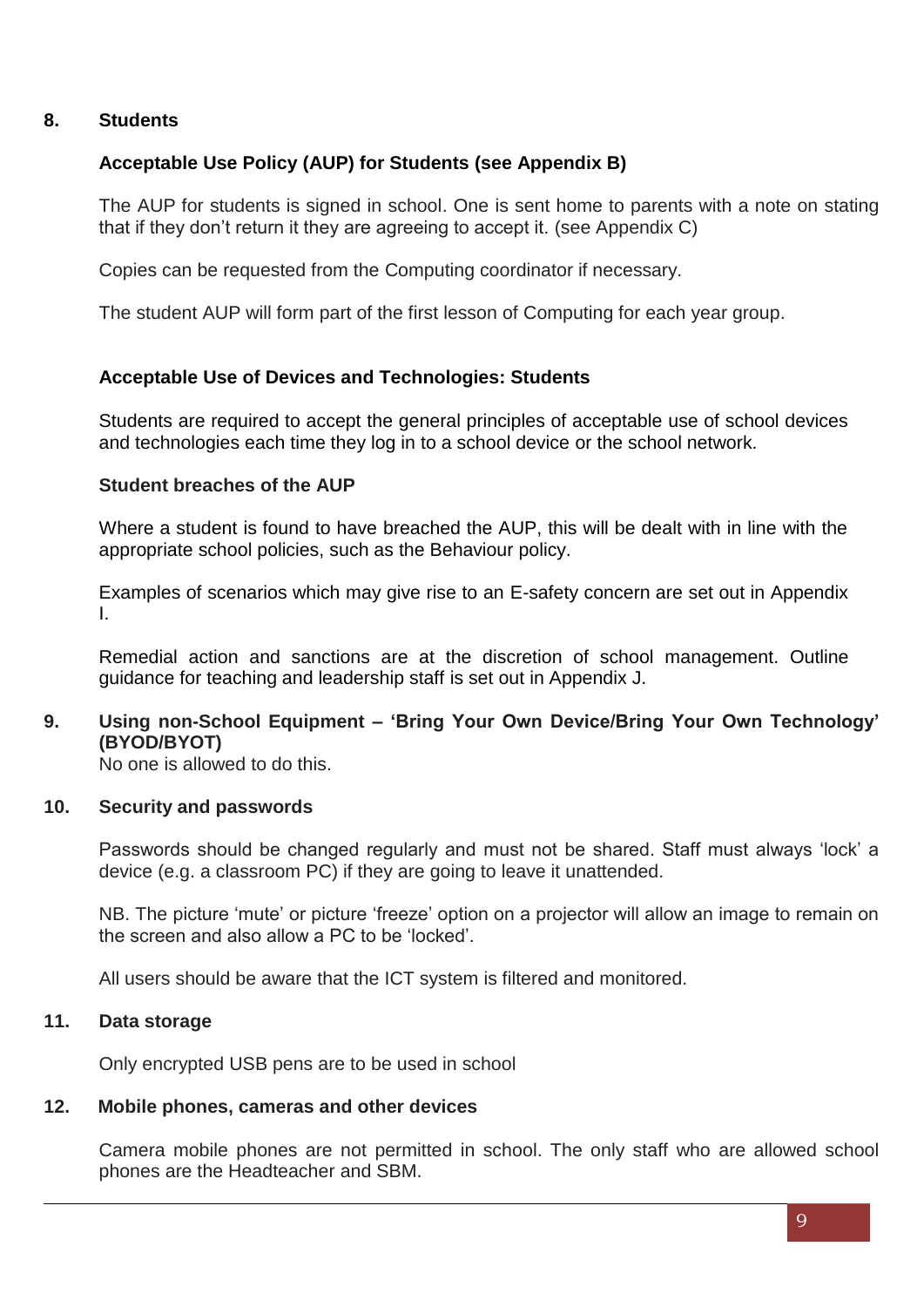Photos taken by the school are subject to the Data Protection Act.

# **13. Social Media and Networking**

The expectations around the use of social media are set out in the relevant AUP.

# **14. Cyber bullying**

All forms of bullying (including cyberbullying) should be handled as a community issue for the whole school. Every school must have measures in place to prevent all forms of bullying. These measures should be part of the school's behaviour policy which must be communicated to all pupils, school staff, governors and parents.

Cyber bullying is defined as '*the use of modern communication technologies to embarrass, humiliate, threaten or intimidate an individual in the attempt to gain power and control over them*.'

# **Cyberbullying against staff**

The DfE state that '*all employers, including employers of school staff in all settings, have statutory and common law duties to look after the physical and mental health of their employees. This includes seeking to protect staff from cyberbullying by pupils, parents and other members of staff, and supporting them if it happens*'.

**Cyberbullying: Advice for headteachers and school staff** is non-statutory advice from the Department for Education for headteachers and all school staff on how to protect themselves from cyberbullying and how to tackle it if it happens.

[https://www.gov.uk/government/uploads/system/uploads/attachment\\_data/file/374850/Cyberbu](https://www.gov.uk/government/uploads/system/uploads/attachment_data/file/374850/Cyberbullying_Advice_for_Headteachers_and_School_Staff_121114.pdf) [llying\\_Advice\\_for\\_Headteachers\\_and\\_School\\_Staff\\_121114.pdf](https://www.gov.uk/government/uploads/system/uploads/attachment_data/file/374850/Cyberbullying_Advice_for_Headteachers_and_School_Staff_121114.pdf)

Please refer to Appendix L for further guidance and support in dealing with instances of cyberbullying against staff and/or students.

# **15. Staff Reporting of E-safety Incidents and Concerns**

The school takes the reports of incidents and concerns extremely seriously. Any subsequent action or remedy to be taken following the investigation of an incident or concern, will depend on its nature, situational and circumstantial factors.

All incidents that come to the attention of school staff should be notified to the Headteacher via the school reporting mechanism set out in Appendix K, or, where applicable, via the Whistleblowing Policy.

Any incident that raises child protection or wider safeguarding questions must also be communicated to the Designated Safeguarding Lead(s) immediately.

Incidents that are of a concern under the Prevent duty should be referred to the designated Safeguarding Lead, immediately.

Incidents which are not child protection issues but may require SLT intervention (e.g. cyberbullying) should be reported to SLT, immediately.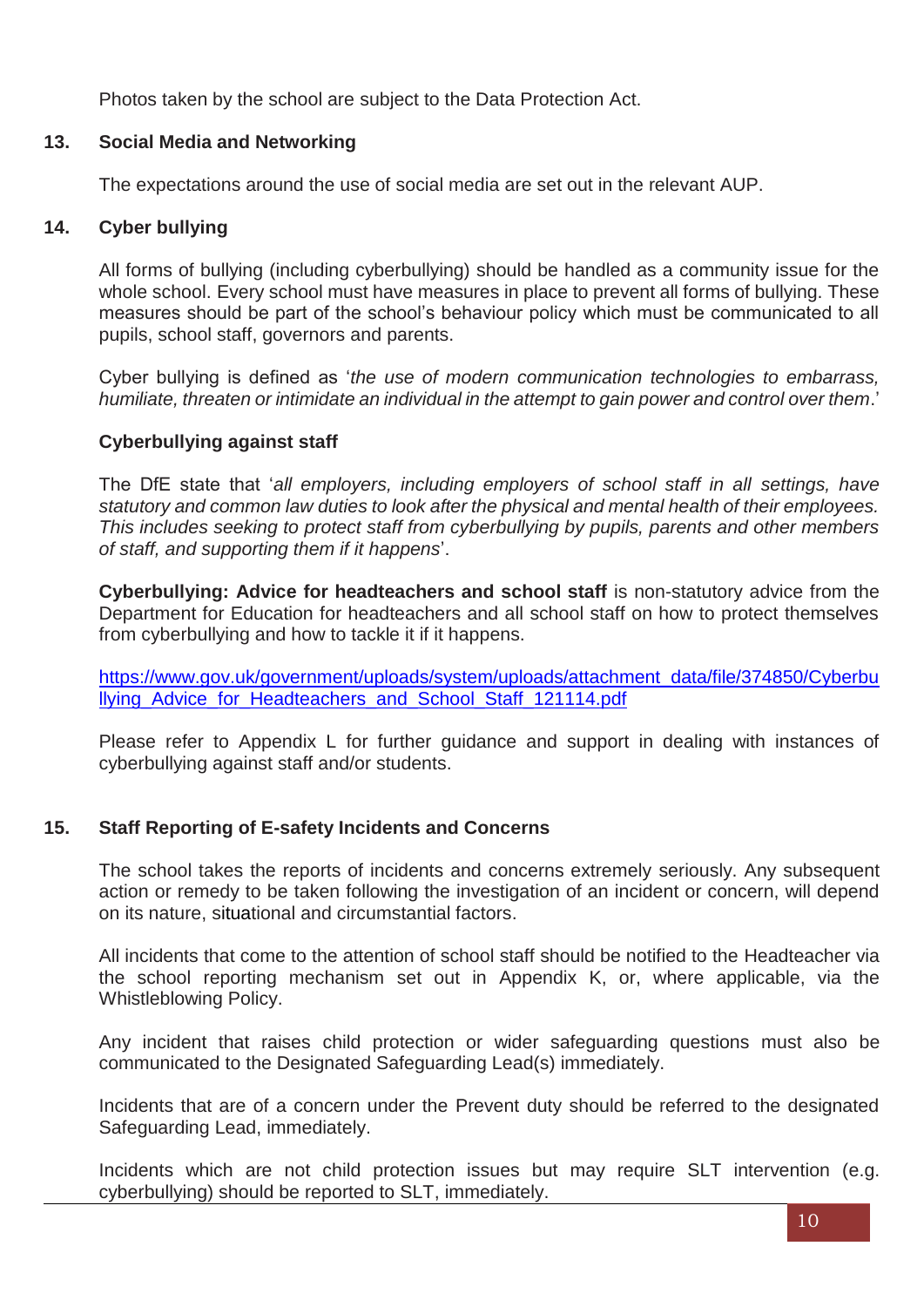Examples of potential E-safety concerns may be found at Appendix I.

# **16. Staff training and updates**

All staff have E-safety training included as part of their safeguarding induction to the school and receive regular training in safeguarding students. E-safety is included as part of this.

E-safety incidents and concerns are a standing item at staff briefings.

# **17. Communicating the E-safety Policy**

# *Staff and the E-safety policy*

- All staff will be given a copy of the E-safety Policy during statutory induction and its importance explained.
- An Acceptable Use Policy Agreement is signed before access to school devices and systems is approved and the agreement forms part of the contract of employment.
- Staff are made aware that internet traffic can be monitored and traced to the individual user, including on personal devices where network access has been granted. Because of this, discretion and professional conduct are essential at all times.

# *Introducing the E-safety policy to students*

- The E-safety Policy/Acceptable Use Policy Agreement is/are posted in all classrooms, as appropriate, and its content referred to on a regular basis. The aim is to make the policy familiar and accessible to all students at all times.
- Students are made aware that network and Internet use is monitored.

# *Home-School Communication of E-safety information*

- The school website provides information on E-safety and how the school can help to support and guide their child
- E-safety advice is included as a regular feature in newsletters and as part of the ongoing dialogue between home and school.
- The school holds E-safety events to brief parents and carers about E-safety developments and policies as part of events such as 'Safer Internet Day'/event.

# **18. Shropshire Safeguarding Contact details:**

Local Authority Designated Officer (LADO) [lado@shropshire.gov.uk](mailto:lado@shropshire.gov.uk) Emergency Duty Team 0345 678 9040

01743 249544 (Out of hours only)

# **19. Monitor & review**

This policy will be monitored continuously. It will be reviewed annually, and/or more frequently in line with new developments in the use of the technologies, new threats to online safety or level and/or nature of incidents reported.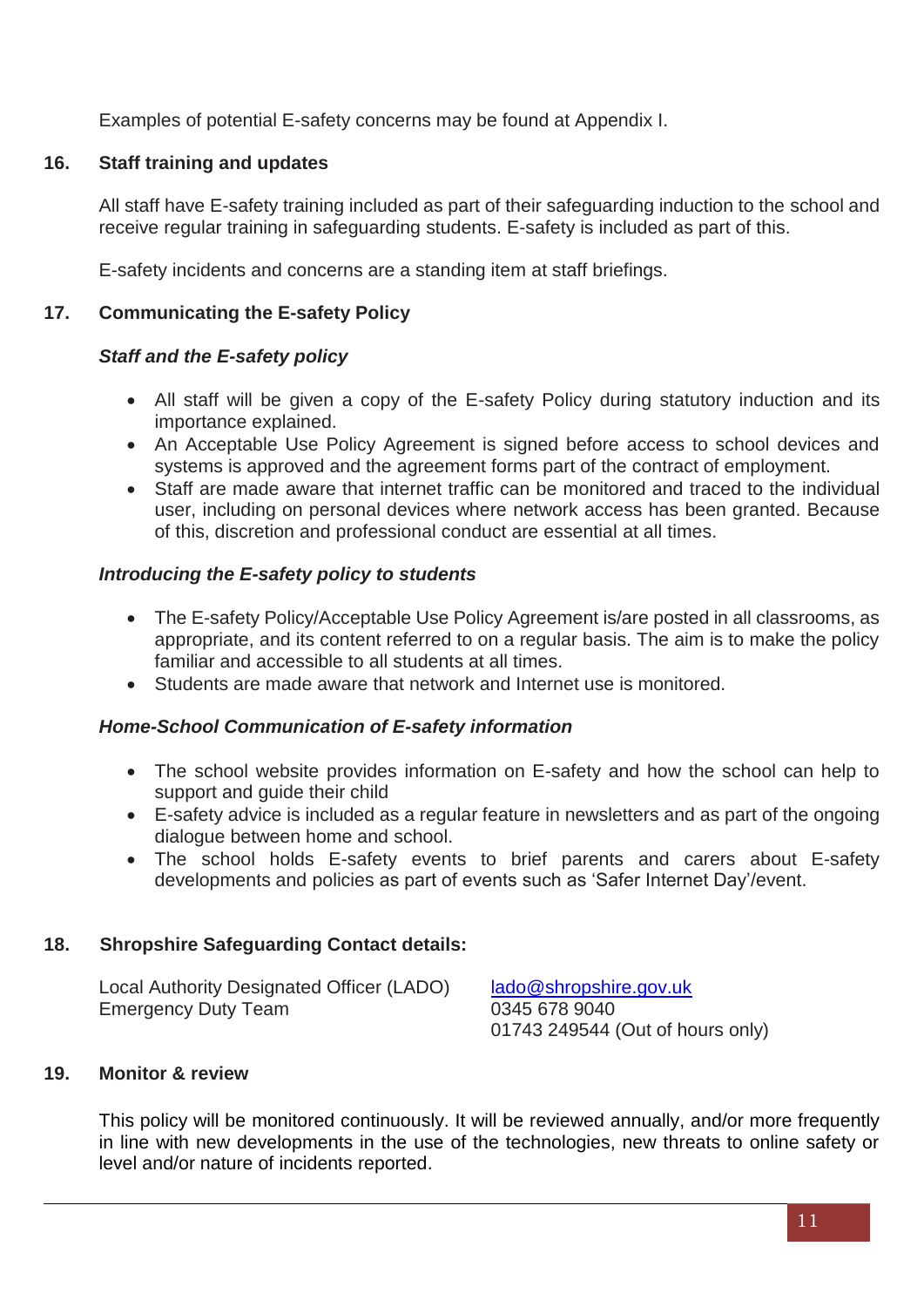# **Appendix A: AUP for adults working with learners at Crowmoor.**



# **Acceptable Use Policy for any adult working with learners at Crowmoor Primary School The policy aims to ensure that any communications technology is used without creating unnecessary risk to users whilst supporting learning.**

I agree that I will:

- Only use, move and share personal data securely
- Respect the school network security

• Implement the schools policy on the use of technology and digital literacy including the skills of knowledge location, retrieval and evaluation, the recognition of bias, unreliability and validity of sources

- Respect the copyright and intellectual property rights of others
- Only use approved email accounts

• Only use pupil images or work when approved by parents and in a way that will not enable individual pupils to be identified on a public facing site.

• Only give permission to pupils to communicate online with trusted users.

• Use THE ICT facilities sensibly and professionally, lawfully, consistent with my duties and with respect for pupils and colleagues.

- Not use or share my personal (home) accounts/data (e.g. Facebook, email, ebay etc.) with pupils.
- Set strong passwords which I will not share and will change regularly (a strong password is one which uses a combination of letters, numbers and other permitted signs).
	- Report unsuitable content and/or ICT misuse to the named e-safety officer.
	- Promote any supplied E safety guidance appropriately.

# **I know that anything I share online may be monitored.**

# **I know that once I share anything online it is completely out of my control and may be used by others in a way that I did not intend.**

I agree that I will not:

• Visit internet sites, make, post, download, upload or pass on, material, remarks, proposals or comments that contain or relate to:

-inappropriate images -promoting discrimination of any kind -promoting violence or bullying -promoting racial or religious hatred -promoting illegal acts -breach any Local Authority/School policies, e.g. gambling

• Do anything which exposes others to danger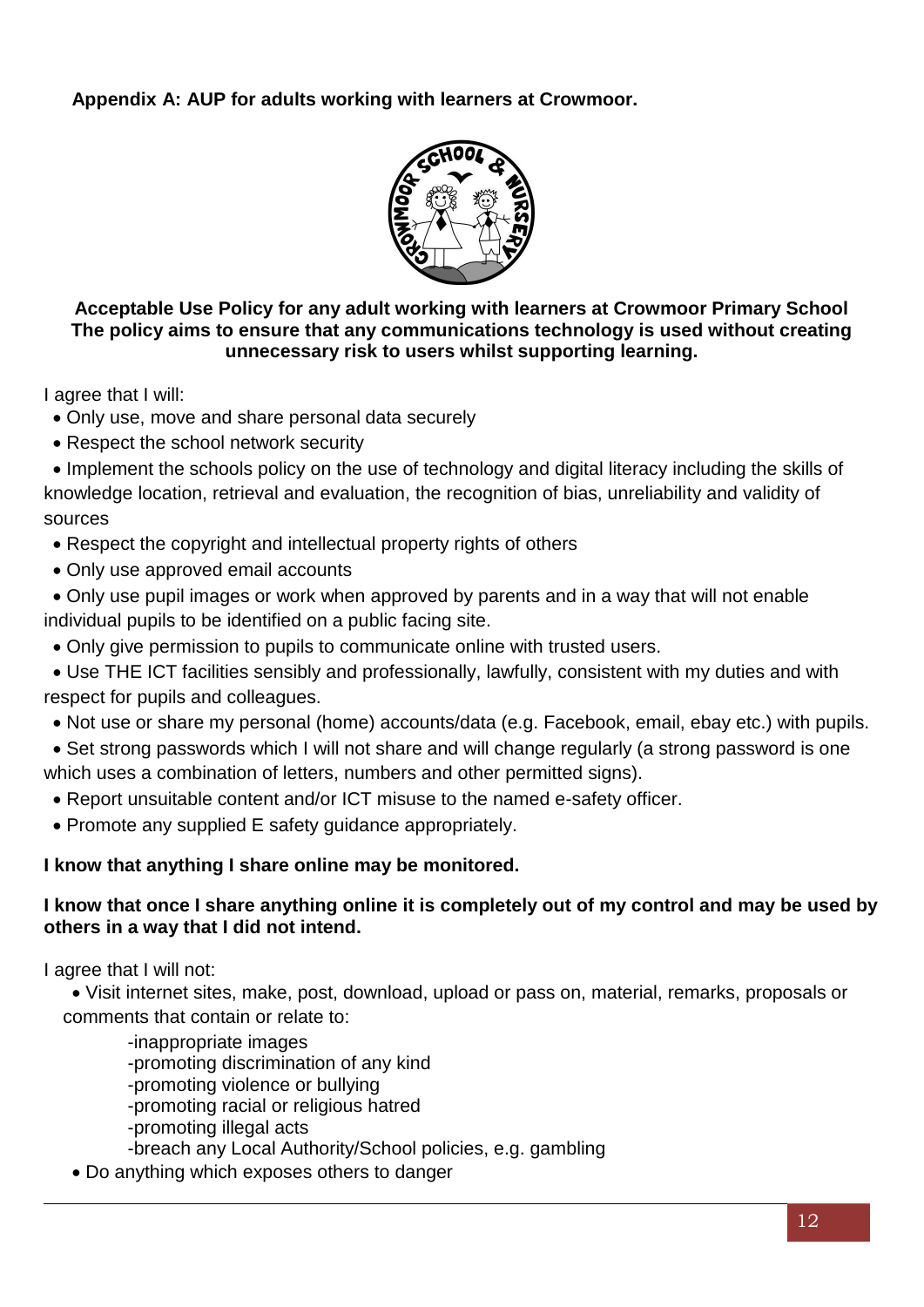- Post any other information which may be offensive to others
- Forward chain letters
- Breach copyright law

Use personal digital recording equipment including cameras, phones or other devices for taking/transferring images of pupils or staff without permission

Store images or other files off site without permission from the head teacher or their delegated representative.

I will ensure that any private social networking sites, blogs, etc. that I create or actively contribute to, do not compromise my professional role.

I understand that data protection policy requires me to keep any information I see regarding staff or pupils which is held within the school's management information system private, secure and confidential. The only exceptions are when there is a safeguarding issue or I am required by law to disclose such information to an appropriate authority.

# **I accept that my use of the school and Local Authority ICT facilities may be monitored and the outcomes of the monitoring may be used.**

*Signed* 

*Date*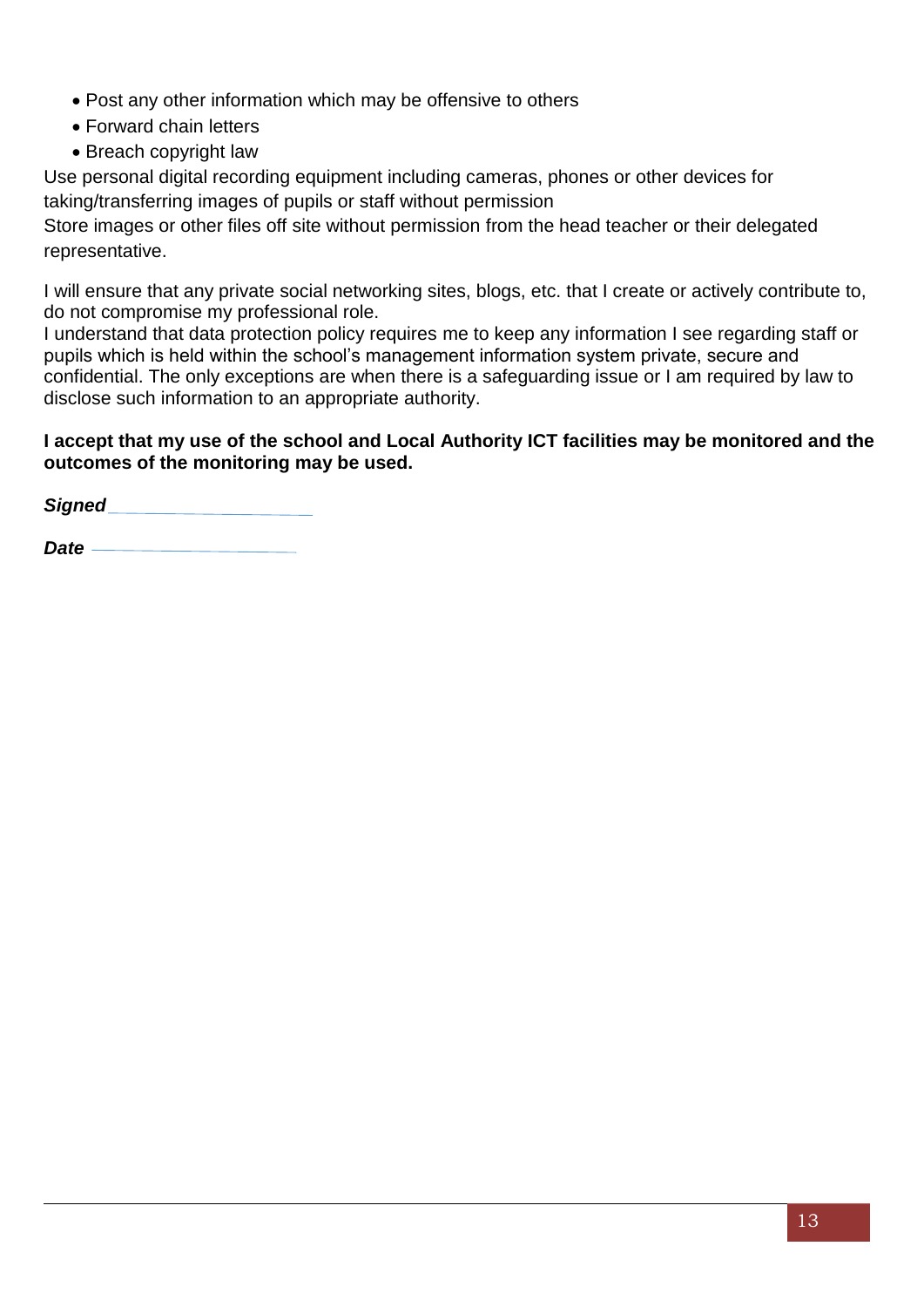# **Appendix B - AUP for all pupils**

#### ACCEPTABLE USE OF THE SCHOOL'S ICT SYSTEMS AND INTERNET: AGREEMENT FOR PUPILS

# *Name of pupil:*

**When I use the school's ICT systems (like computers) and get onto the internet in school I will:**

- Ask a teacher or adult if I can do so before using them
- Only use websites that a teacher or adult has told me or allowed me to use
- Tell my teacher immediately if:
	- o I click on a website by mistake
	- o I receive messages from people I don't know
	- o I find anything that may upset or harm me or my friends
- Use school computers for school work only
- I will be kind to others and not upset or be rude to them
- Look after the school ICT equipment and tell a teacher straight away if something is broken or not working properly
- Only use the username and password I have been given
- Try my hardest to remember my username and password
- Never share my password with anyone, including my friends.
- Never give my personal information (my name, address or telephone numbers) to anyone without the permission of my teacher or parent/carer
- Save my work on the school network
- Check with my teacher before I print anything
- Log off or shut down a computer when I have finished using it

**I agree that the school will monitor the websites I visit and that there will be consequences if I don't follow the rules.**

*Signed (pupil): Date:*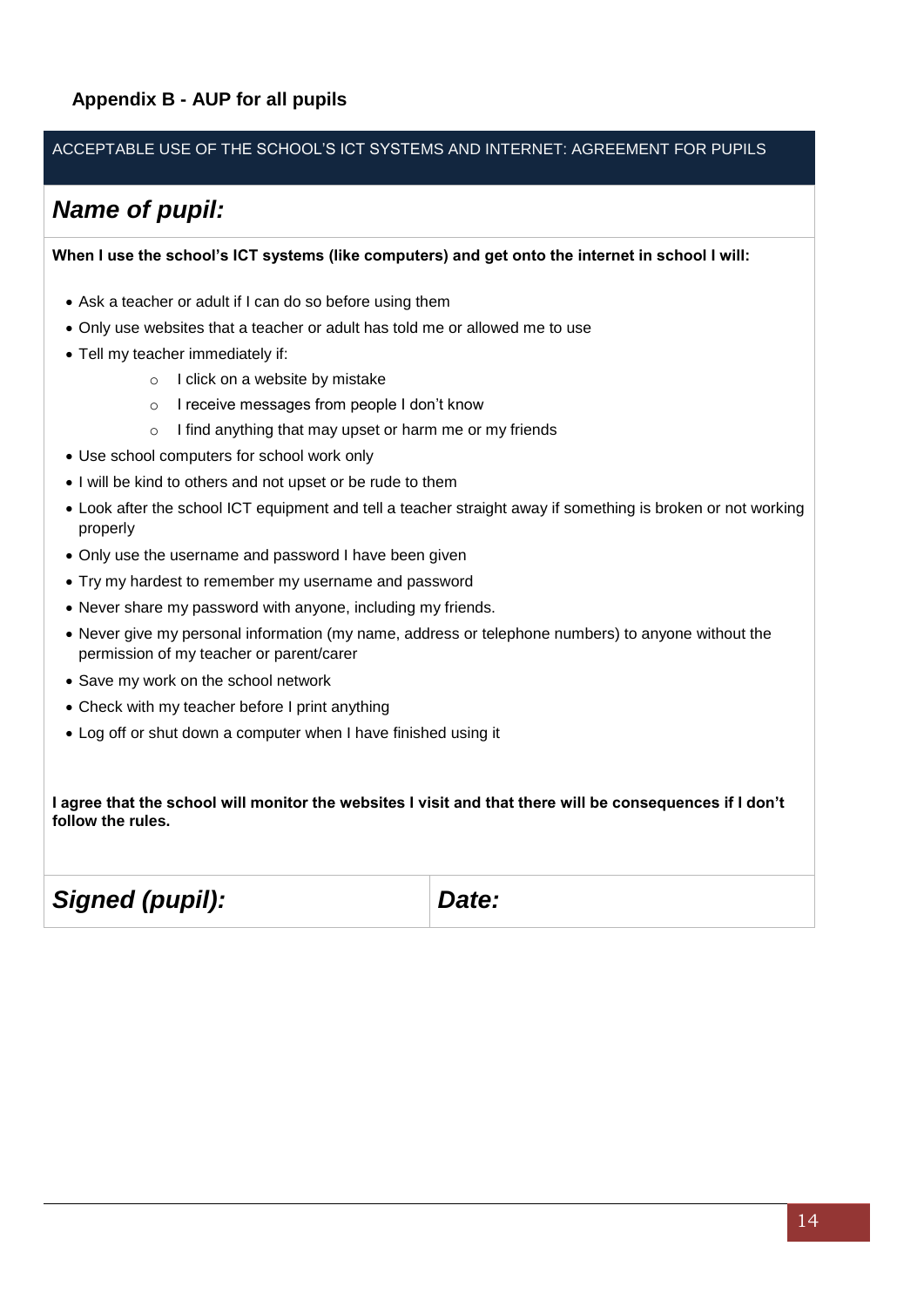# **Appendix C - AUP for all pupils - copy for parents**

All pupils use computer facilities including internet access as an essential part of learning, as required by the National Curriculum. Please read and discuss the contents of this agreement with your child.

#### **We will assume that you have understood and agreed the contents of the agreement and agree to the statements below unless we hear from you.**

#### ACCEPTABLE USE OF THE SCHOOL'S ICT SYSTEMS AND INTERNET: AGREEMENT FOR PUPILS

# *Name of pupil:*

#### **When I use the school's ICT systems (like computers) and get onto the internet in school I will:**

- Ask a teacher or adult if I can do so before using them
- Only use websites that a teacher or adult has told me or allowed me to use
- Tell my teacher immediately if:
	- o I click on a website by mistake
	- o I receive messages from people I don't know
	- o I find anything that may upset or harm me or my friends
- Use school computers for school work only
- I will be kind to others and not upset or be rude to them
- Look after the school ICT equipment and tell a teacher straight away if something is broken or not working properly
- Only use the username and password I have been given
- Try my hardest to remember my username and password
- Never share my password with anyone, including my friends.
- Never give my personal information (my name, address or telephone numbers) to anyone without the permission of my teacher or parent/carer
- Save my work on the school network
- Check with my teacher before I print anything
- Log off or shut down a computer when I have finished using it

#### **I agree that the school will monitor the websites I visit and that there will be consequences if I don't follow the rules.**

#### **Parent/carer agreement***:*

- I agree that my child can use the school's ICT systems and internet when appropriately supervised by a member of school staff.
- I agree to the conditions set out above for pupils using the school's ICT systems and internet, and will make sure my child understands these.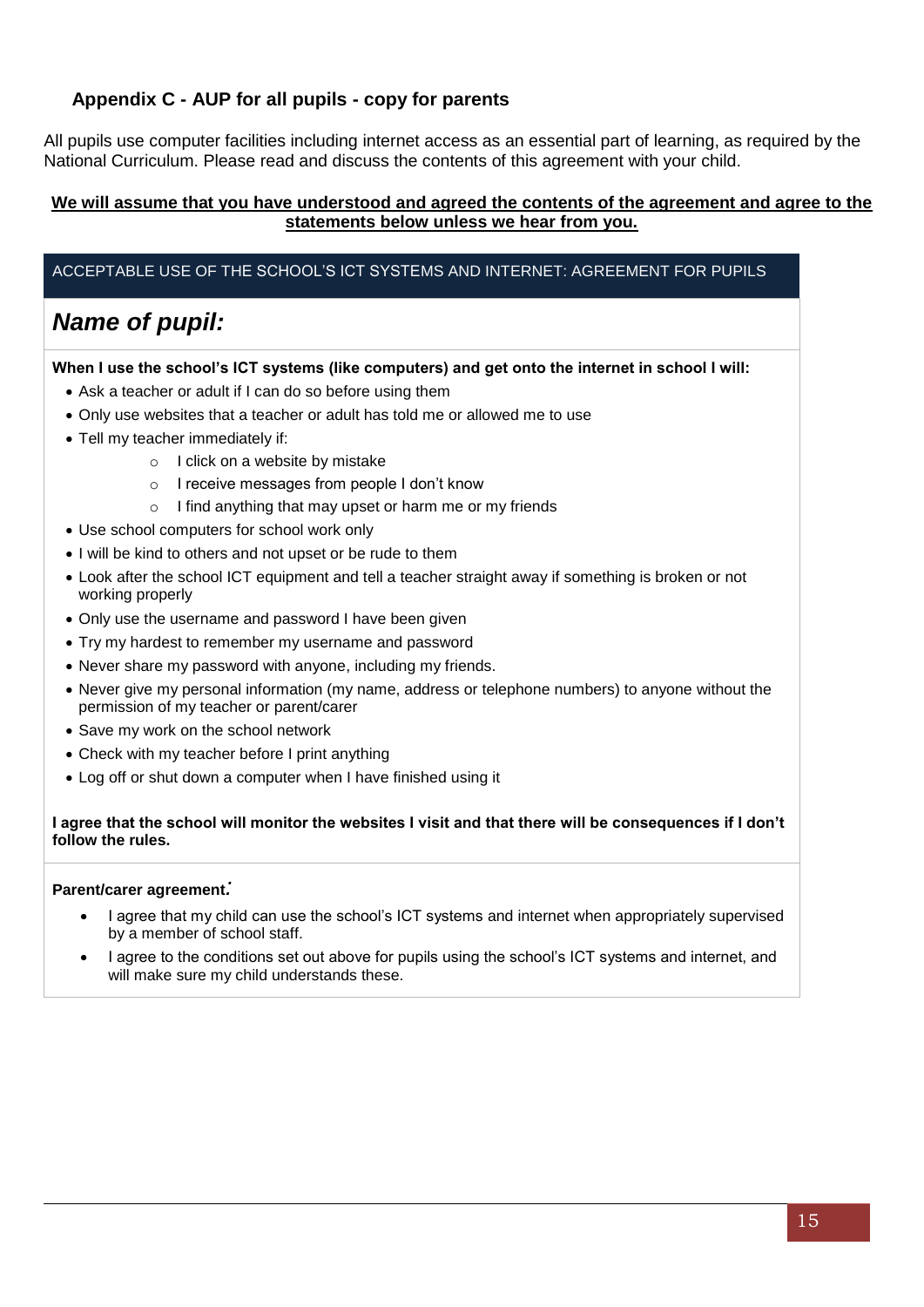# **Appendix F: E-safety Roles & Responsibilities: List of duties**

| <b>Head/Principal</b>                                      | . Has overall responsibility for E-safety provision.                                                                                                                                                                                                                                                                                                                                                                                                                                                                                                                                                                                                                                                                                                                                                                                                                                                                                                                                                                                                                                                                                                                                                                                                                                                                                                                                                                                                           |  |  |  |
|------------------------------------------------------------|----------------------------------------------------------------------------------------------------------------------------------------------------------------------------------------------------------------------------------------------------------------------------------------------------------------------------------------------------------------------------------------------------------------------------------------------------------------------------------------------------------------------------------------------------------------------------------------------------------------------------------------------------------------------------------------------------------------------------------------------------------------------------------------------------------------------------------------------------------------------------------------------------------------------------------------------------------------------------------------------------------------------------------------------------------------------------------------------------------------------------------------------------------------------------------------------------------------------------------------------------------------------------------------------------------------------------------------------------------------------------------------------------------------------------------------------------------------|--|--|--|
|                                                            | • Has overall responsibility for data and data security                                                                                                                                                                                                                                                                                                                                                                                                                                                                                                                                                                                                                                                                                                                                                                                                                                                                                                                                                                                                                                                                                                                                                                                                                                                                                                                                                                                                        |  |  |  |
|                                                            | • Ensures that the school uses an appropriate filtered Internet<br>Service                                                                                                                                                                                                                                                                                                                                                                                                                                                                                                                                                                                                                                                                                                                                                                                                                                                                                                                                                                                                                                                                                                                                                                                                                                                                                                                                                                                     |  |  |  |
|                                                            | • Ensures that staff receive appropriate training to enable them to<br>carry out their E-safety roles                                                                                                                                                                                                                                                                                                                                                                                                                                                                                                                                                                                                                                                                                                                                                                                                                                                                                                                                                                                                                                                                                                                                                                                                                                                                                                                                                          |  |  |  |
|                                                            | • Can direct the whole school community including staff, students<br>and governors to information, policies and practice about E-<br>safety.                                                                                                                                                                                                                                                                                                                                                                                                                                                                                                                                                                                                                                                                                                                                                                                                                                                                                                                                                                                                                                                                                                                                                                                                                                                                                                                   |  |  |  |
|                                                            | • Is aware of the procedures to be followed in the event of a<br>serious E-safety incident.                                                                                                                                                                                                                                                                                                                                                                                                                                                                                                                                                                                                                                                                                                                                                                                                                                                                                                                                                                                                                                                                                                                                                                                                                                                                                                                                                                    |  |  |  |
|                                                            | • Ensures that there is a system in place to monitor and support<br>staff who carry out internal E-safety procedures and reviews (e.g.<br>Network Manager).                                                                                                                                                                                                                                                                                                                                                                                                                                                                                                                                                                                                                                                                                                                                                                                                                                                                                                                                                                                                                                                                                                                                                                                                                                                                                                    |  |  |  |
|                                                            | . Oversees the administration of the staff Acceptable Use Policy<br>Agreements and takes appropriate action where staff are found<br>to be in breach.                                                                                                                                                                                                                                                                                                                                                                                                                                                                                                                                                                                                                                                                                                                                                                                                                                                                                                                                                                                                                                                                                                                                                                                                                                                                                                          |  |  |  |
| <b>E-safety Coordinator</b><br>/Designated<br>Safeguarding | • Takes day to day responsibility for E-safety issues and assumes<br>a leading role in establishing and reviewing the school E-safety<br>policies and supporting documents.<br>• Ensures that the school is compliant with all statutory<br>requirements in relation to the handling and storage of<br>information.<br>• Ensures that any recording, processing, or transfer of personal<br>data is carried out in accordance with the Data Protection Act<br>1998.<br>• Promotes an awareness of and commitment to E-safety<br>throughout the school community.<br>• Ensures that E-safety is embedded across the curriculum.<br>• Is the main point of contact for students, staff, volunteers and<br>parents who have E-safety concerns.<br>• Ensures that staff and students are regularly updated on E-<br>safety issues and legislation, and are aware of the potential for<br>serious child protection issues that arise from (for example):<br>- sharing of personal data<br>access to illegal/inappropriate materials<br>inappropriate on-line contact with adults/strangers<br>- cyber-bullying<br>• Ensures that all staff are aware of the procedures that need to<br>be followed in the event of an E-safety incident.<br>• Ensures that an E-safety incident log is kept up to date.<br>• Liaises with school IT technical staff where necessary and/or<br>appropriate.<br>• Facilitates training and provides advice and guidance to all staff. |  |  |  |
|                                                            | • Communicates regularly with SLT to discuss current issues,<br>review incident logs and filtering.                                                                                                                                                                                                                                                                                                                                                                                                                                                                                                                                                                                                                                                                                                                                                                                                                                                                                                                                                                                                                                                                                                                                                                                                                                                                                                                                                            |  |  |  |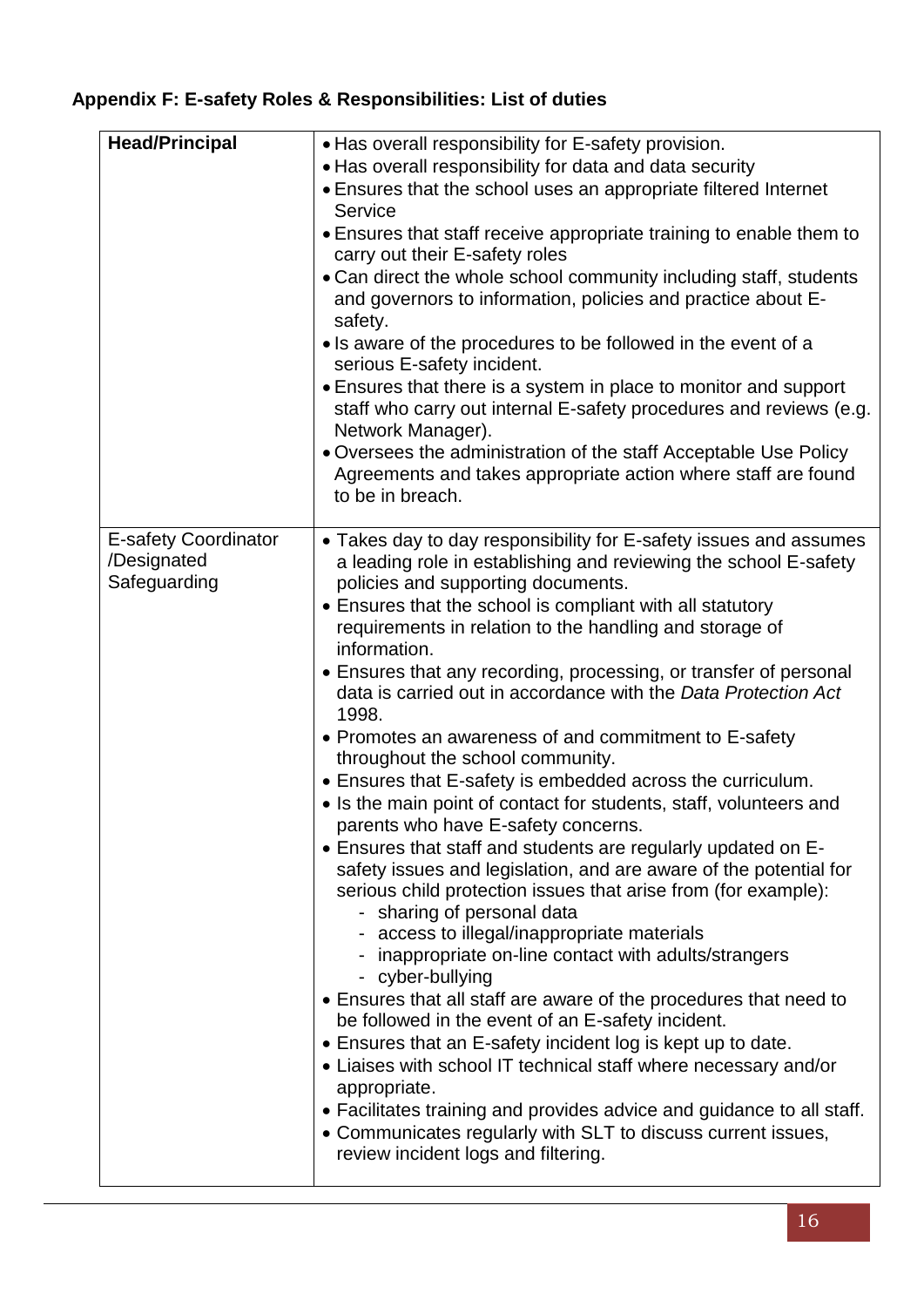| Lead teacher for<br>Computing        | • Oversees the delivery of the E-safety element of the Computing<br>curriculum.<br>• Communicates regularly with the DSLs                                                                                                                                    |
|--------------------------------------|--------------------------------------------------------------------------------------------------------------------------------------------------------------------------------------------------------------------------------------------------------------|
| <b>Network</b><br>Manager/Technician | • Oversees the security of the school ICT system.<br>• Ensures that appropriate mechanisms are in place to detect<br>misuse and malicious attack (e.g. firewalls and antivirus<br>software).                                                                 |
|                                      | • Ensures that appropriate backup procedures exist so that critical<br>information and systems can be recovered in the event of a<br>disaster.                                                                                                               |
|                                      | • Ensures that the school's policy on web-filtering is applied and<br>updated on a regular basis.                                                                                                                                                            |
|                                      | • Ensures that access controls/encryption exist to protect personal<br>and sensitive information held on school-owned devices.<br>• Ensures that users may only access the school networks<br>through an authorised and properly enforced password           |
|                                      | protection policy, in which passwords are regularly changed.<br>• Reports any E-safety incidents or concerns, to the E-safety co-<br>ordinator.                                                                                                              |
|                                      | • Keeps up to date with the school's E-safety policy and technical<br>information in order to carry out the E-safety role effectively and<br>to inform and update others as relevant.                                                                        |
|                                      | • Keeps up-to-date documentation of the school's E-security and<br>technical procedures.                                                                                                                                                                     |
|                                      | • Keeps an up to date record of those granted access to school<br>systems.                                                                                                                                                                                   |
| <b>ALL Staff</b>                     | • Read, understand and help promote the school's E-safety<br>policies and guidance.<br>• Are aware of E-safety issues relating to the use of any digital                                                                                                     |
|                                      | technology, monitor their use, and implement school policies<br>with regard to devices.                                                                                                                                                                      |
|                                      | • Report any suspected misuse or problem to the E-safety<br>coordinator.                                                                                                                                                                                     |
|                                      | • Maintain an awareness of current E-safety issues and guidance,<br>e. g. through training and CPD.                                                                                                                                                          |
|                                      | • Model safe, responsible and professional behaviours in their<br>own use of technology.                                                                                                                                                                     |
|                                      | • Ensure that any digital communications with students are on a<br>professional level and through school-based systems ONLY.<br>• Ensure that no communication with students, parents or carers<br>is entered into through personal devices or social media. |
|                                      | • Ensure that all data about students and families is handled and<br>stored in line with the principles outlined in the Staff AUP.                                                                                                                           |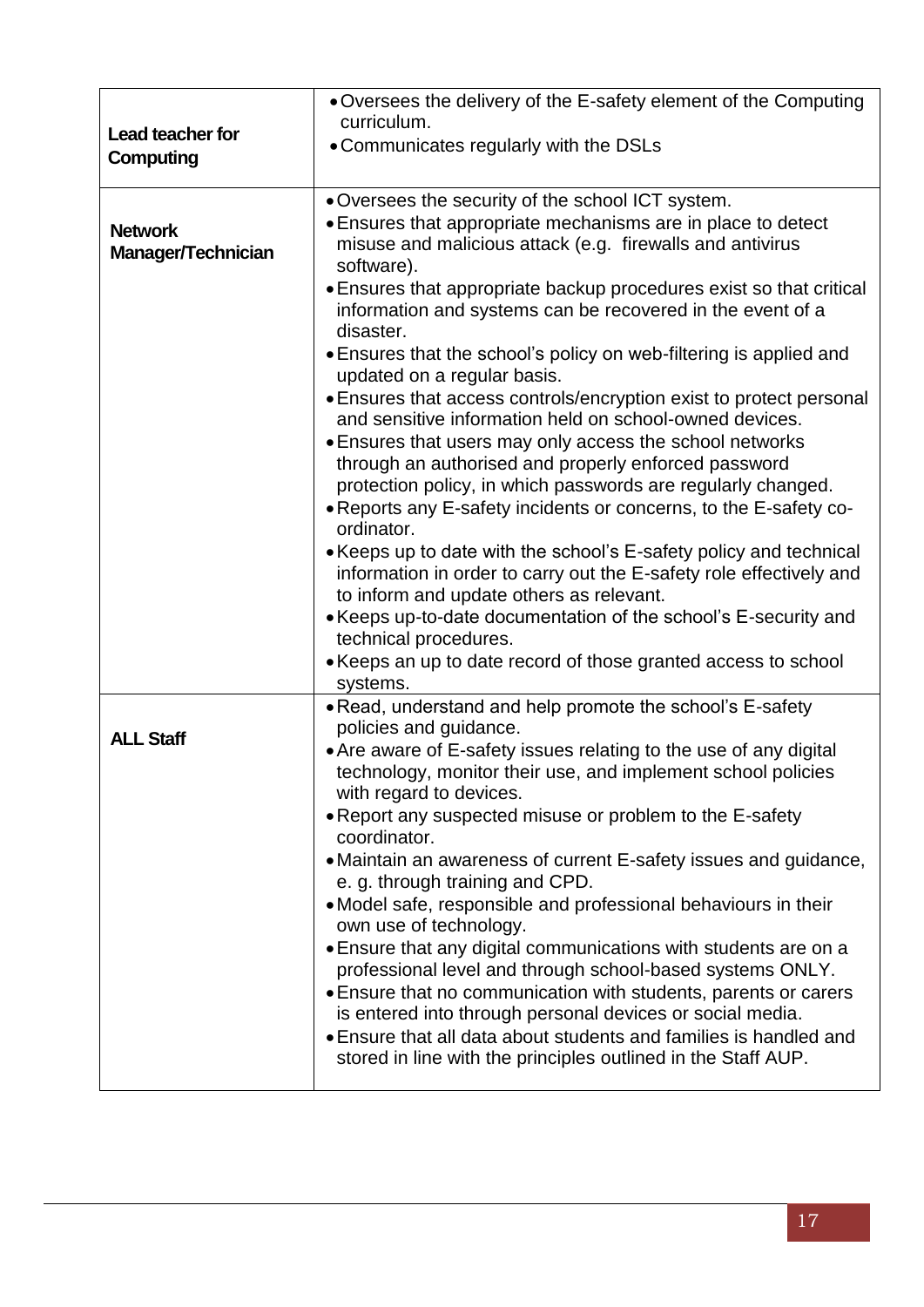| <b>Teaching Staff</b>       | • Embed E-safety issues in all aspects of the curriculum and other<br>school activities.<br>• Supervise and guide students carefully when engaged in<br>learning activities involving online technology (including<br>extracurricular and extended school activities, where relevant).<br>• Ensure that students are fully aware of how to research safely<br>online and of potential legal issues relating to electronic content<br>such as copyright laws.                                                                                                                                                                                                                                                                                                             |
|-----------------------------|--------------------------------------------------------------------------------------------------------------------------------------------------------------------------------------------------------------------------------------------------------------------------------------------------------------------------------------------------------------------------------------------------------------------------------------------------------------------------------------------------------------------------------------------------------------------------------------------------------------------------------------------------------------------------------------------------------------------------------------------------------------------------|
| <b>Students / Students:</b> | • Are responsible for using the school digital technology systems in<br>accordance with the Student AUP Agreement.<br>• Have a good understanding of research skills, the need to avoid<br>plagiarism and to uphold copyright regulations.<br>• Understand the importance of reporting abuse, misuse or access<br>to inappropriate materials and know how to do so.<br>. Understand policies on the use of mobile devices and digital<br>cameras, the taking and use of images and cyber-bullying.<br>. Understand the importance of adopting good online safety<br>practice when using digital technologies out of school and realise<br>that the school's E-Safety Policy covers their actions, in and out<br>of school, if related to their membership of the school. |
| <b>Parents / Carers</b>     | Parents and carers are encouraged to support the school in<br>promoting good online safety practice and to follow guidelines on<br>the appropriate use of:<br>• digital and video images taken at school events.<br>• access to parents' sections of the website/ Learning Platform and<br>on-line student/student records.                                                                                                                                                                                                                                                                                                                                                                                                                                              |
| <b>External groups</b>      | Any external individual/organisation must sign an Acceptable<br>Use Policy prior to using any equipment or the Internet within the<br>school.                                                                                                                                                                                                                                                                                                                                                                                                                                                                                                                                                                                                                            |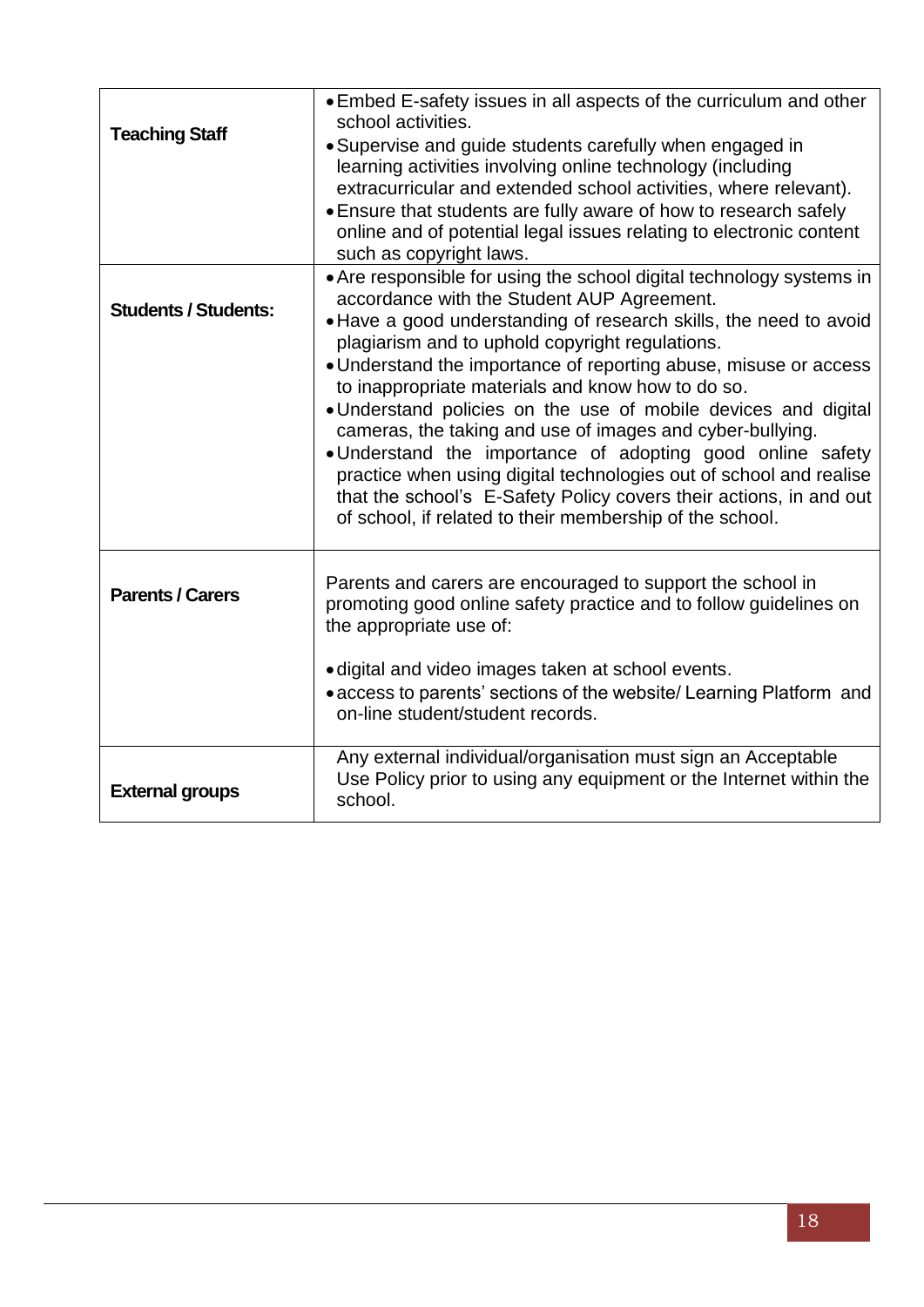# **Appendix G: Legislation - Overview of relevant legislation governing E-safety**

Schools should be aware of the legislative framework under which this E-safety Policy template and guidance has been produced. It is important to note that in general terms, an action that is illegal if committed offline is also illegal if committed online.

It is recommended that HR and/or legal advice is sought in the event of an E-safety incident or situation.

# **Computer Misuse Act 1990**

This Act makes it an offence to:

- Erase or amend data or programs without authority;
- Obtain unauthorised access to a computer;
- "Eavesdrop" on a computer;
- Make unauthorised use of computer time or facilities;
- Maliciously corrupt or erase data or programs;
- Deny access to authorised users.

# **Data Protection Act 1998**

This protects the rights and privacy of individual's data. To comply with the law, information about individuals must be collected and used fairly, stored safely and securely and not disclosed to any third party unlawfully. The Act states that personal data must be:

- Fairly and lawfully processed.
- Processed for limited purposes.
- Adequate, relevant and not excessive.
- Accurate.
- Not kept longer than necessary.
- Processed in accordance with the data subject's rights.
- Secure.
- Not transferred to other countries without adequate protection.

# **Freedom of Information Act 2000**

The Freedom of Information Act gives individuals the right to request information held by public authorities. All public authorities and companies wholly owned by public authorities have obligations under the Freedom of Information Act. When responding to requests, they have to follow a number of set procedures.

# **Communications Act 2003**

Sending by means of the Internet a message or other matter that is grossly offensive or of an indecent, obscene or menacing character; or sending a false message by means of or persistently making use of the Internet for the purpose of causing annoyance, inconvenience or needless anxiety is guilty of an offence, liable, on conviction, to imprisonment. This wording is important because an offence is complete as soon as the message has been sent: there is no need to prove any intent or purpose.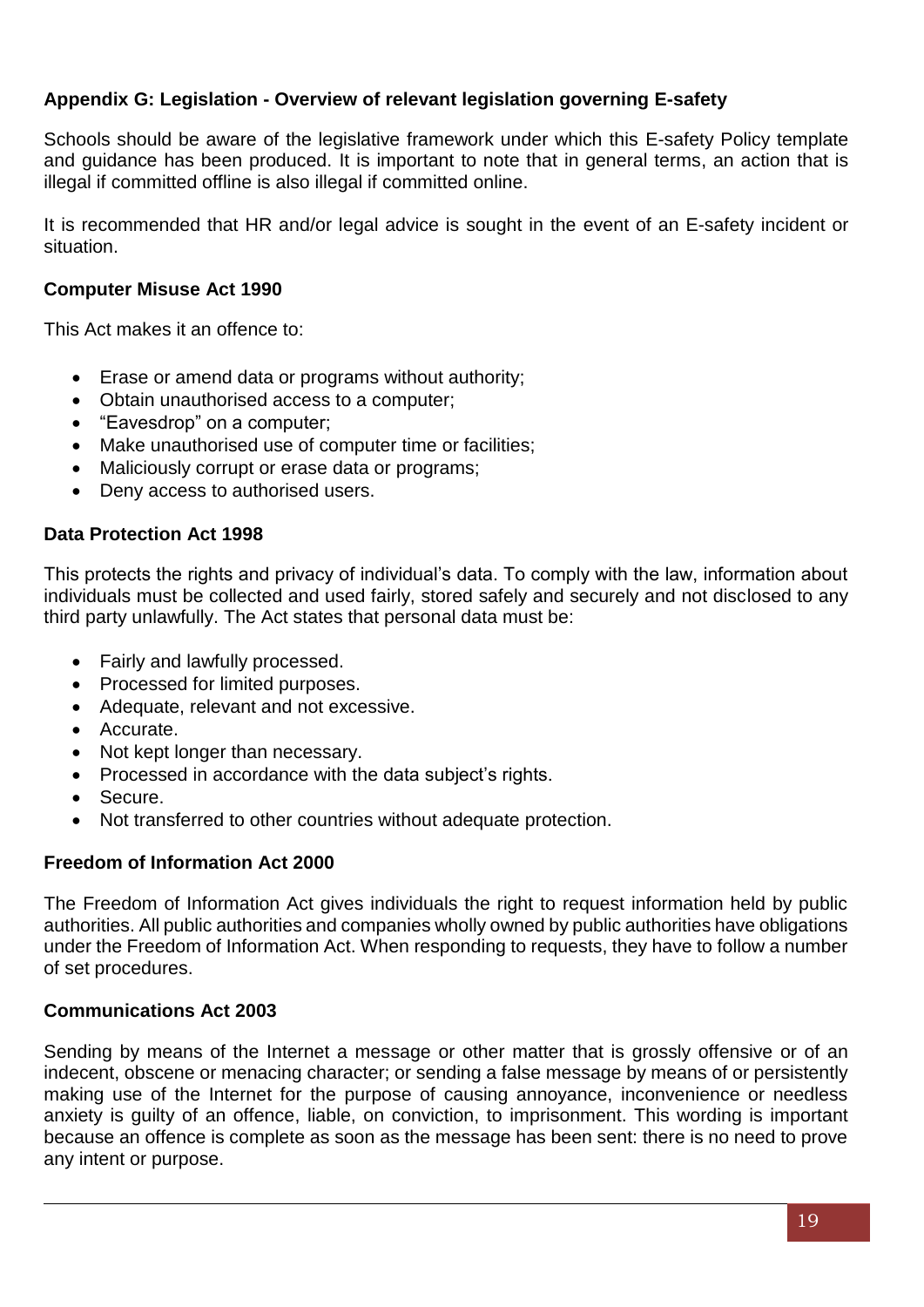# **Malicious Communications Act 1988**

It is an offence to send an indecent, offensive, or threatening letter, electronic communication or other article to another person.

# **Regulation of Investigatory Powers Act 2000**

It is an offence for any person to intentionally and without lawful authority, intercept any communication. Monitoring or keeping a record of any form of electronic communications is permitted, in order to:

- Establish the facts:
- Ascertain compliance with regulatory or self-regulatory practices or procedures;
- Demonstrate standards, which are or ought to be achieved by persons using the system;
- Investigate or detect unauthorised use of the communications system;
- Prevent or detect crime or in the interests of national security;
- Ensure the effective operation of the system.
- Monitoring but not recording is also permissible in order to:
	- Ascertain whether the communication is business or personal;
	- Protect or support help line staff.
- The school reserves the right to monitor its systems and communications in line with its rights under this Act.

# **Copyright, Designs and Patents Act 1988**

It is an offence to copy all, or a substantial part of a copyright work. There are, however, certain limited user permissions, such as 'fair dealing', which means, under certain circumstances, permission is not needed to copy small amounts for non-commercial research or private study. The Act also provides for Moral Rights, whereby authors can sue if their name is not included in a work they wrote, or if the work has been amended in such a way as to impugn their reputation. Copyright covers materials in print and electronic form, and includes words, images, and sounds, moving images, TV broadcasts and other media (e.g. YouTube).

# **Telecommunications Act 1984**

It is an offence to send a message or other matter that is grossly offensive or of an indecent, obscene or menacing character. It is also an offence to send a message that is intended to cause annoyance, inconvenience or needless anxiety to another that the sender knows to be false.

# **Criminal Justice & Public Order Act 1994**

This defines a criminal offence of intentional harassment, which covers all forms of harassment, including sexual. A person is guilty of an offence if, with intent to cause a person harassment, alarm or distress, they:

- Use threatening, abusive or insulting words or behaviour, or disorderly behaviour; or
- Display any writing, sign or other visible representation, which is threatening, abusive or insulting, thereby causing that or another person harassment, alarm or distress.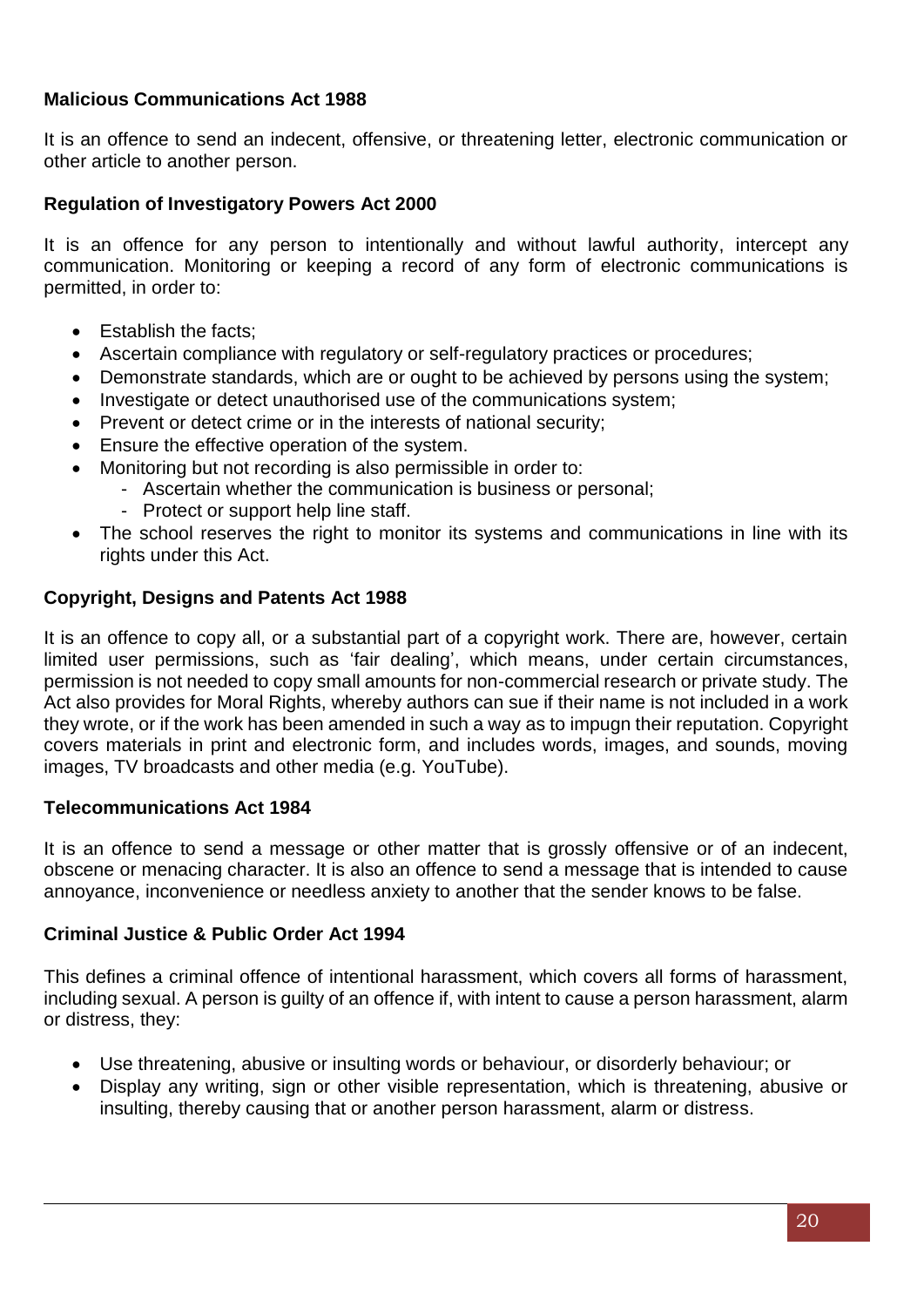# **Racial and Religious Hatred Act 2006**

This Act makes it a criminal offence to threaten people because of their faith, or to stir up religious hatred by displaying, publishing or distributing written material which is threatening. Other laws already protect people from threats based on their race, nationality or ethnic background.

# **Protection from Harassment Act 1997**

A person must not pursue a course of conduct, which amounts to harassment of another, and which he knows or ought to know amounts to harassment of the other. A person whose course of conduct causes another to fear, on at least two occasions, that violence will be used against him is guilty of an offence if he knows or ought to know that his course of conduct will cause the other so to fear, on each of those occasions.

# **Protection of Children Act 1978**

It is an offence to take, permit to be taken, make, possess, show, distribute or advertise indecent images of children in the United Kingdom. A child for these purposes is anyone under the age of 18. Viewing an indecent image of a child on your computer means that you have made a digital image. An image of a child also covers pseudo-photographs (digitally collated or otherwise). A person convicted of such an offence may face up to 10 years in prison.

# **Sexual Offences Act 2003**

A grooming offence is committed if you are over 18 and have communicated with a child under 16 at least twice (including by phone or using the Internet), it is an offence to meet them or travel to meet them anywhere in the world with the intention of committing a sexual offence. Causing a child under 16 to watch a sexual act is illegal, including looking at images such as videos, photos or webcams, for your own gratification, or that of others. It is also an offence for a person in a position of trust to engage in sexual activity with any person under 18, with whom they are in a position of trust. (Typically, teachers, social workers, health professionals, connexions staff fall in this category of trust). Any person having sexual intercourse with a child under the age of 13 commits the offence of rape.

# **Public Order Act 1986**

This Act makes it a criminal offence to stir up racial hatred by displaying, publishing or distributing written material which is threatening. Like the Racial and Religious Hatred Act 2006 it also makes the possession of inflammatory material with a view to releasing it, a criminal offence.

# **Obscene Publications Act 1959 and 1964**

Publishing an "obscene" article is a criminal offence. Publishing includes electronic transmission.

# **Human Rights Act 1998**

This does not deal with any particular issue specifically or any discrete subject area within the law. It is a type of "higher law", affecting all other laws. In the school context, human rights to be aware of include:

- The right to a fair trial
- The right to respect for private and family life, home and correspondence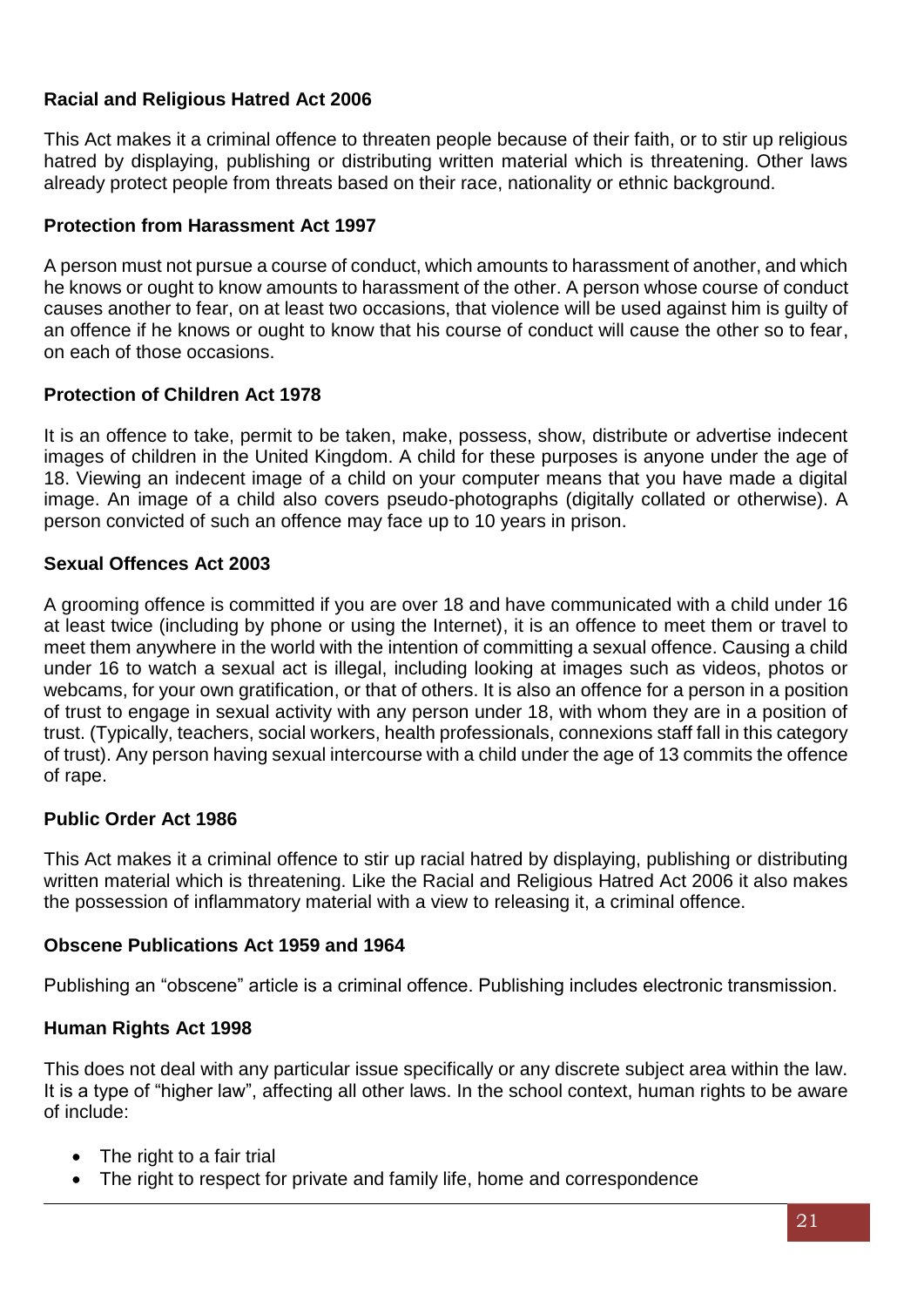- Freedom of thought, conscience and religion
- Freedom of expression
- Freedom of assembly
- Prohibition of discrimination
- The right to education

These rights are not absolute. The school is obliged to respect these rights and freedoms, balancing them against those rights, duties and obligations, which arise from other relevant legislation.

#### **The Education and Inspections Act 2006**

Empowers Headteachers, to such extent as is reasonable, to regulate the behaviour of students / pupils when they are off the school site and empowers members of staff to impose disciplinary penalties for inappropriate behaviour.

#### **The Education and Inspections Act 2011**

Extended the powers included in the 2006 Act and gave permission for Headteachers (and nominated staff) to search for electronic devices. It also provides powers to search for data on those devices and to delete data.

#### **The Protection of Freedoms Act 2012**

Requires schools to seek permission from a parent / carer to use Biometric systems.

#### **The School Information Regulations 2012**

Requires schools to publish certain information on its website: <https://www.gov.uk/guidance/what-maintained-schools-must-publish-online>

#### **Serious Crime Act 2015**

Introduced the new offence of sexual communication with a child. Also created new offences and orders around gang crime (including Child Sexual Exploitation (CSE)).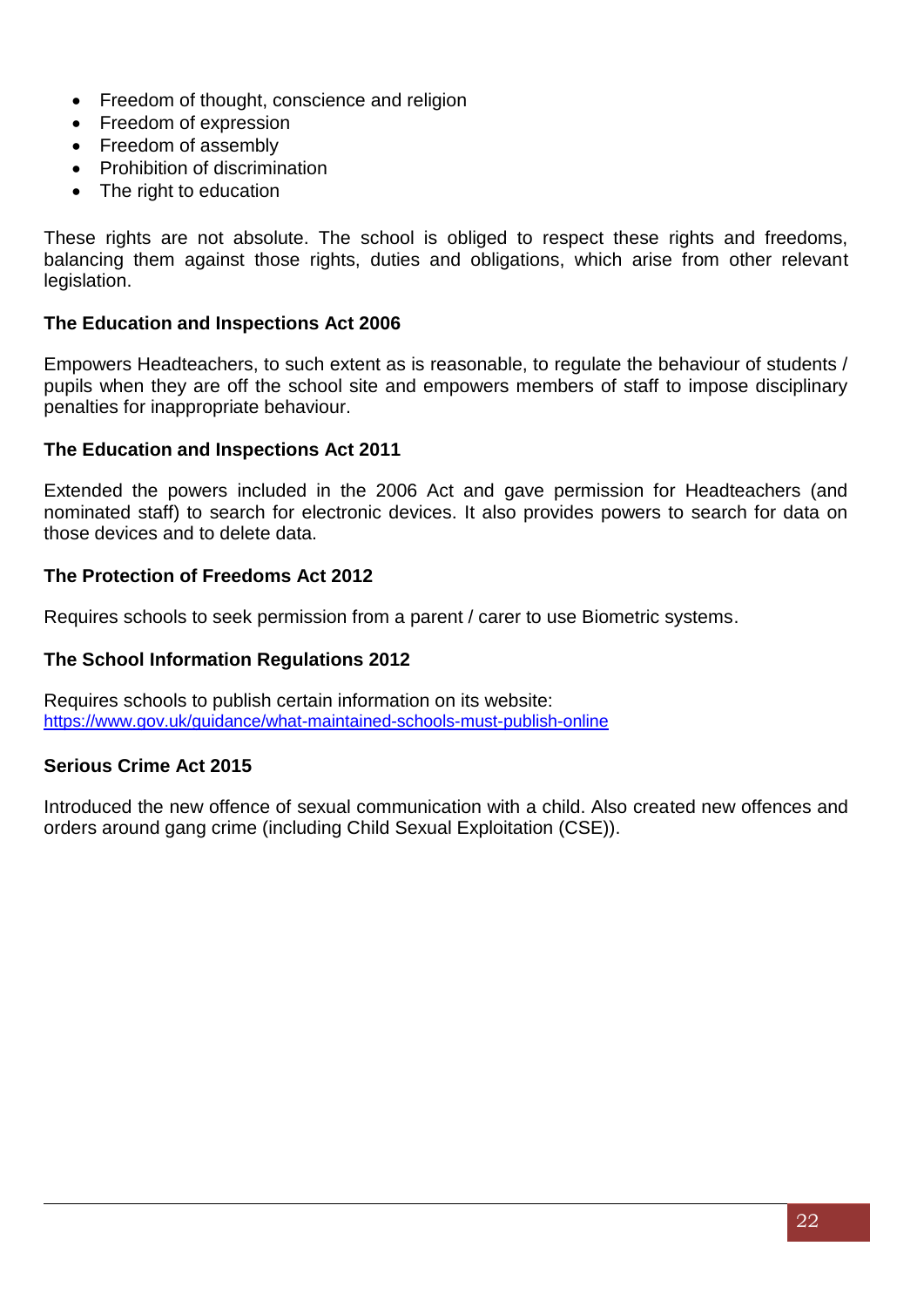| Appendix H: E-Safety Incident Reporting Log |                  |  |                     |          |                    |           |
|---------------------------------------------|------------------|--|---------------------|----------|--------------------|-----------|
| Date                                        | Time<br>Incident |  | <b>Action Taken</b> |          | Incident           | Signature |
|                                             |                  |  | What?               | By Whom? | <b>Reported By</b> |           |
|                                             |                  |  |                     |          |                    |           |
|                                             |                  |  |                     |          |                    |           |
|                                             |                  |  |                     |          |                    |           |
|                                             |                  |  |                     |          |                    |           |
|                                             |                  |  |                     |          |                    |           |
|                                             |                  |  |                     |          |                    |           |
|                                             |                  |  |                     |          |                    |           |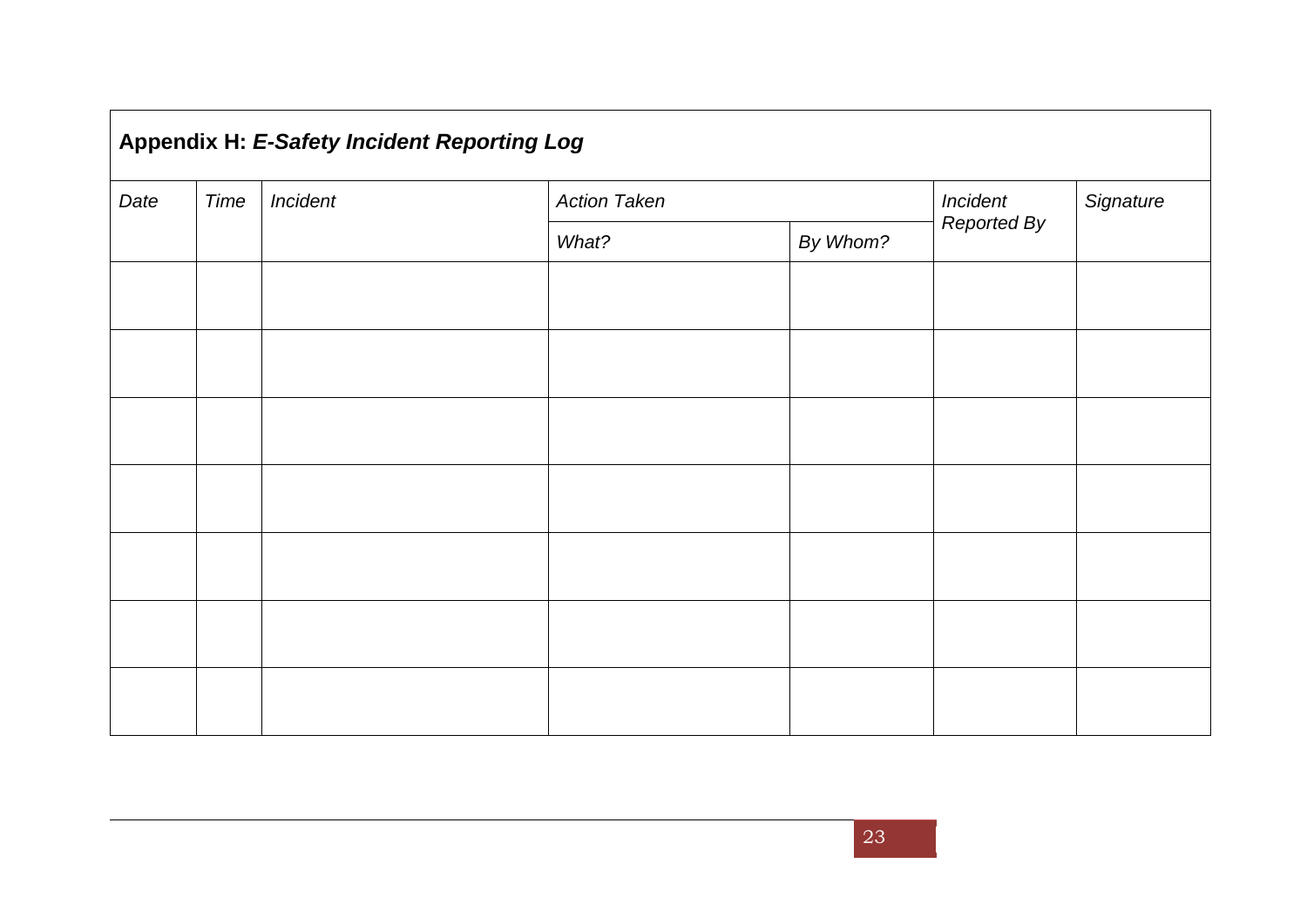# **Appendix I: Examples of potential E-safety concerns (Students)**

The following are provided by way of guidance and are in no way limiting or exhaustive. You should seek advice from the E-safety coordinator if you are unsure about what might constitute a concern.

#### *Inappropriate material accessed on school computers*

Due to the international scale and linked nature of Internet content, it is not possible to guarantee that unsuitable material will never appear on a computer even when filtering is in place and users abide by the rules.

Students are taught that they are not at fault if they see or come across something online that they find worrying or upsetting and are encouraged to alert staff to any inappropriate content. The staff member should report the incident to the E-safety Coordinator who will log the problem and liaise with the Network Manager to make any necessary adjustment to filter settings.

#### *Abusive messages on school computers*

Students who receive abusive messages over school systems will be supported, and advised not to delete messages. The **E-safety Co-ordinator** will be informed and a formal process of investigation initiated.

# *Parent/Carer/Guardian reports of cyber bullying*

Parents, carers and guardians may become aware that their child is concerned or upset by bullying, originating in the school but continuing via electronic means. Parents and carers should know that the school encourages them and/or students to approach them for help, either via a staff member or directly to the Head. Such incidents will be investigated and dealt with in accordance with the school/academy Behaviour/Bullying policy.

#### *Student disclosure of concerns or abuse*

All staff receive Safeguarding and E-safety training as part of their induction, and thereafter on a regular basis. Where a student discloses a concern to a member of school staff, this is passed on to the Designated Safeguarding Lead and, where appropriate, the E-safety Coordinator.

#### *Student reporting outside school*

Students are taught that if something worries them, or if they think a situation is getting out of hand, that they should share this with a trusted adult such as their parents, carers, guardians or school staff.

# *Allegations against staff*

Allegations involving staff should ordinarily be reported to the Headteacher or through the Whistleblowing Policy. If the allegation is one of abuse then it should be handled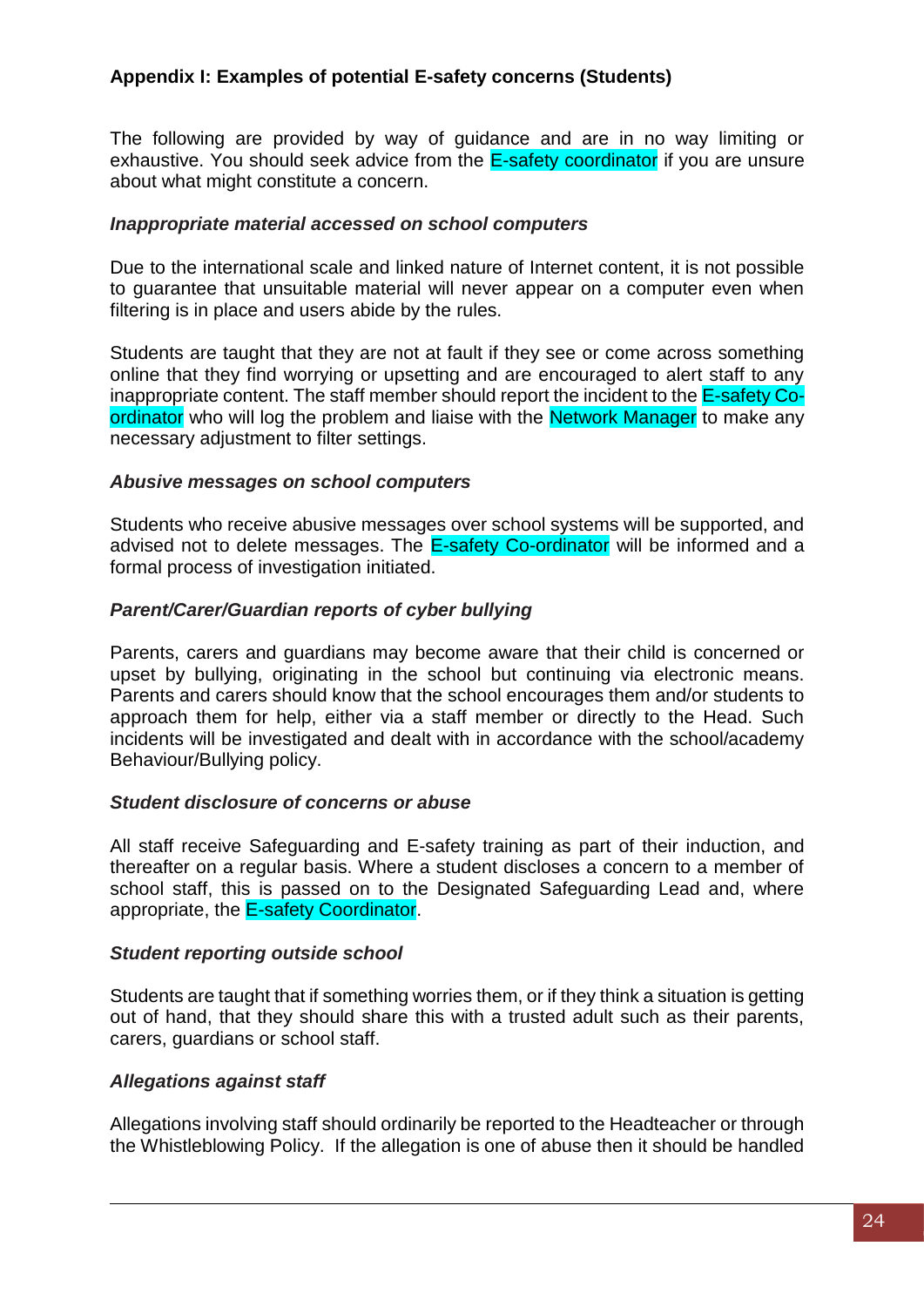in line with the statutory DfE guidance: 'Dealing with allegations of abuse against teachers and other staff'. If necessary local authority's LADO should be informed.

Evidence of incidents must be preserved and retained and where necessary, the LADO informed.

The curriculum will cover how students should report incidents (e.g. CEOP button, trusted adult, Childline)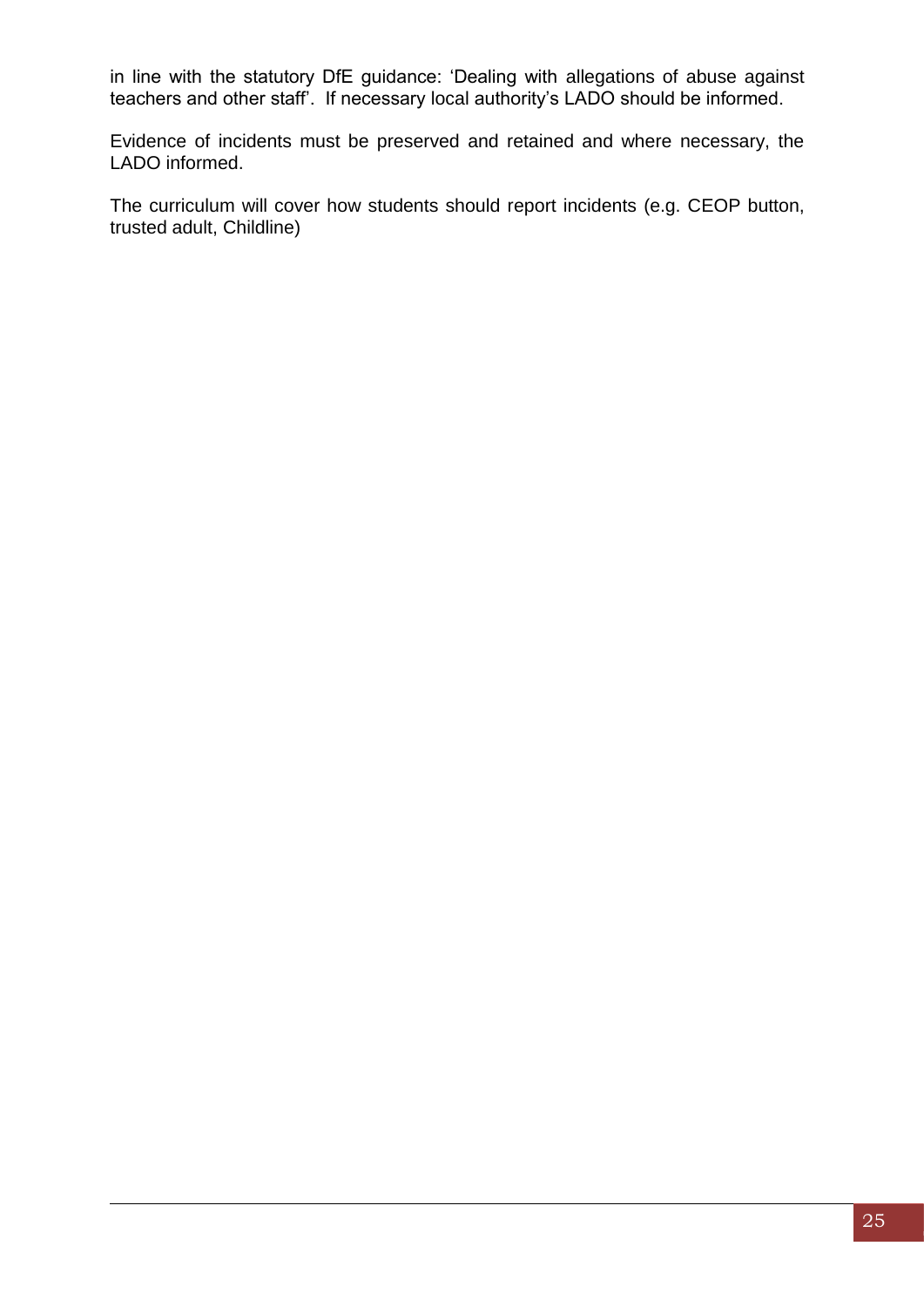# **Appendix J: How to Manage Student Breaches of the Acceptable Use Policy**

Where a student is found to have breached the AUP, this will be dealt with in line with the appropriate school policies, such as the Behaviour policy.

Remedial action relating to potential sanctions is at the discretion of school management as suggested as below.

The following are provided as exemplification only, and should be amended and/or confirmed by the school, as appropriate:

# **Level 1 breaches**

- Use of non-educational sites during lessons
- Unauthorised use of email
- Unauthorised use of mobile phone (or other devices/technologies) in lessons, e.g. to send texts to friends
- Use of unauthorised instant messaging/social networking sites

[Possible Sanctions: refer to class teacher / e-Safety Coordinator/ confiscation of phone or other device]

# **Level 2 breaches**

- Continued use of non-educational sites during lessons after being warned
- Continued unauthorised use of email after being warned
- Continued unauthorised use of mobile phone (or other devices/technologies) after being warned
- Continued use of unauthorised instant messaging/social networking sites
- Use of Filesharing software
- Accidentally corrupting or destroying others' data without notifying a member of staff
- Accidentally accessing offensive material and not notifying a member of staff

[Possible Sanctions: refer to Class teacher/ E-safety Coordinator / removal of Internet access rights for a period / confiscation of phone or device / contact with parents/carers]

# **Level 3 breaches**

- Deliberately corrupting or destroying someone's data, violating the privacy of others
- Sending an email and/or message that is regarded as harassment or of a bullying nature (cyberbullying)
- Deliberately trying to access offensive or pornographic material

[Possible Sanctions: refer to Class teacher / E-safety Coordinator / Headteacher / removal of Internet rights for a period / contact with parents/carers]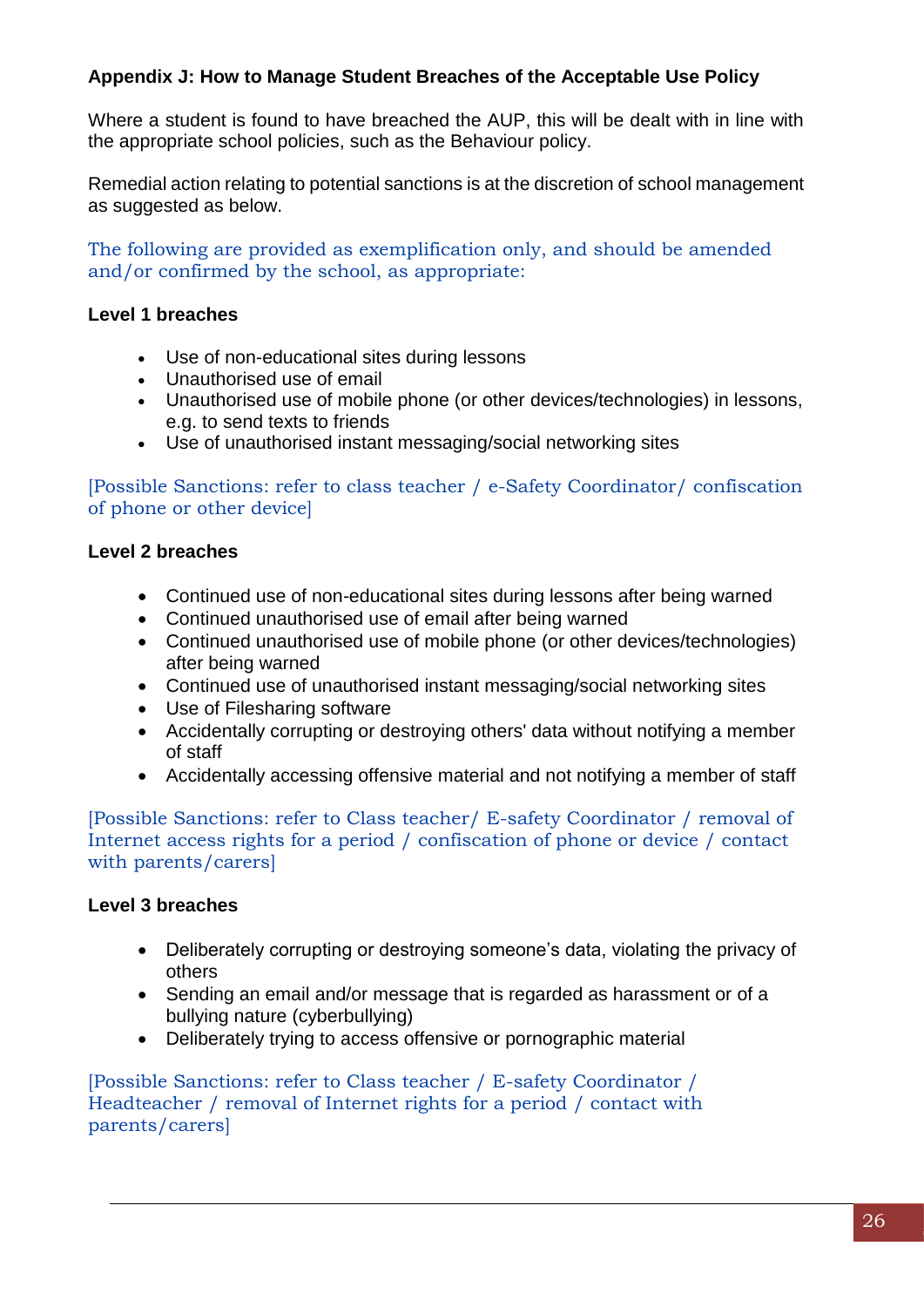# **Other safeguarding actions**

If inappropriate web material is accessed:

- 1.Ensure appropriate technical support filters the site
- 2.Inform SSCB/LA as appropriate

# **Level 4 breaches**

- Continued sending of emails and/or messages regarded as harassment or of a bullying nature after being warned (cyberbullying)
- Deliberately accessing, downloading and disseminating any material deemed offensive, obscene, defamatory, racist, homophobic or violent
- Receipt or transmission of material that infringes the copyright of another person or infringes the conditions of the Data Protection Act, revised 1988
- Bringing the school name into disrepute

[Possible Sanctions – Referred to Head Teacher / Contact with parents / possible exclusion / refer to Community Police Officer / LA e-safety officer]

# **Other safeguarding actions:**

- 1. Secure and preserve any evidence
- 2. Inform the sender's e-mail service provider if a system other than the school system is used.

Pupils are also informed that sanctions can be applied to e-safety incidents that take place out of school, if they are related to school or any member of its community.

Schools are likely to involve external support agencies as part of these investigations e.g. an ICT technical support service to investigate equipment and collect data evidence and/or the Local Authority Human Resources team.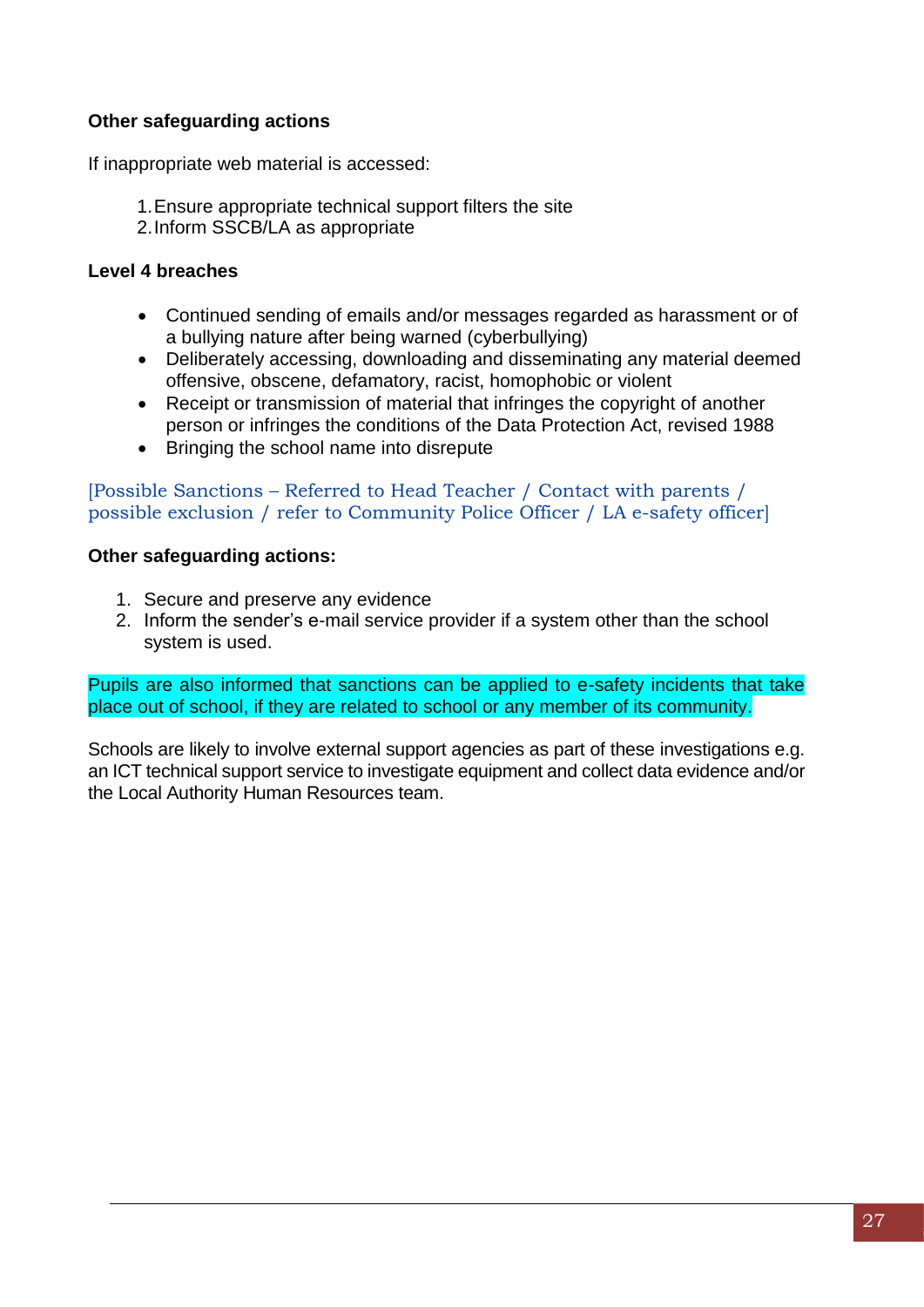